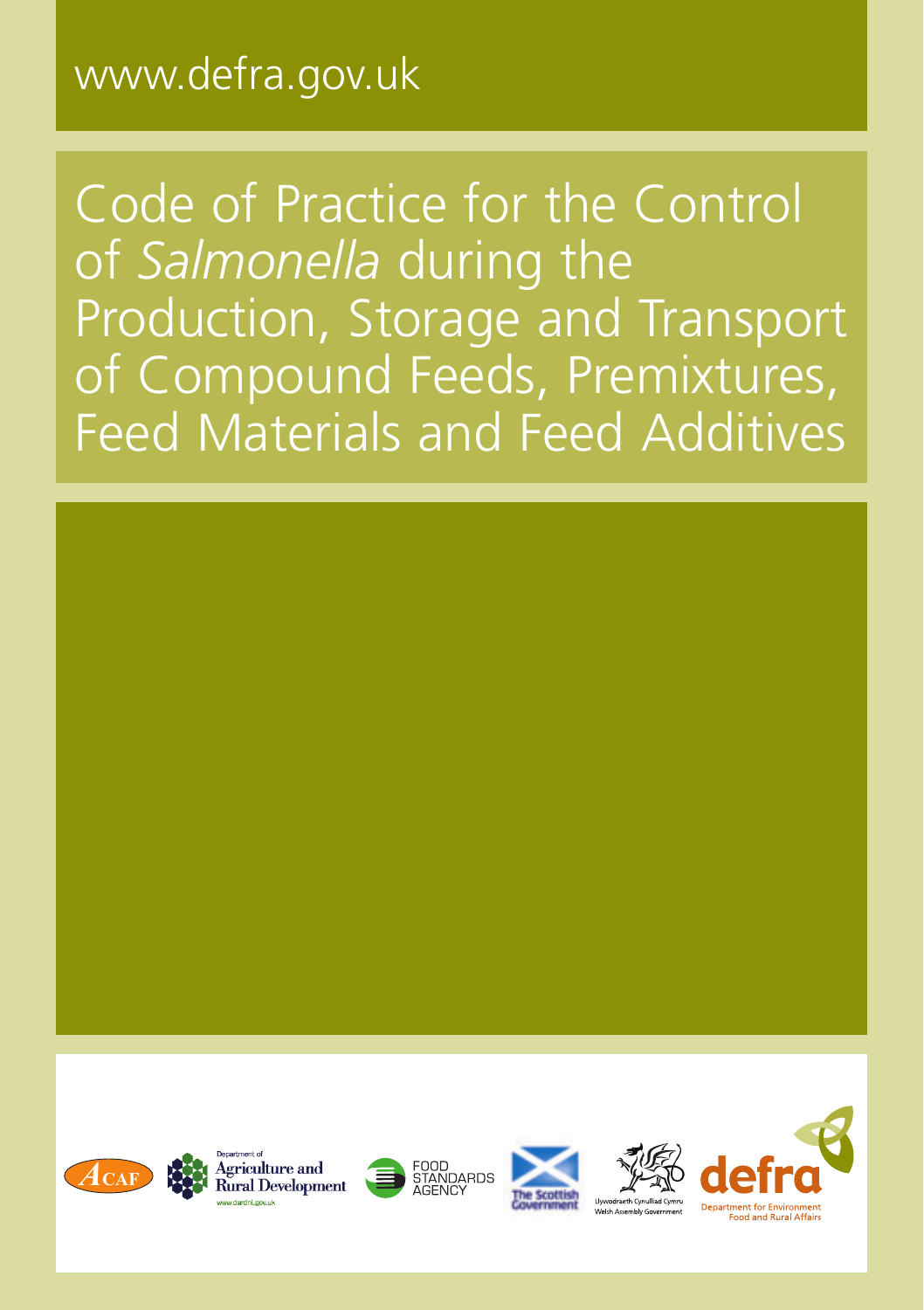This non-statutory Code of Practice is issued by the Department for Environment, Food and Rural Affairs, the Scottish Government Rural Directorate, the Department of Agriculture and Rural Development (Northern Ireland) and the Welsh Assembly Government. It has been drawn up in consultation with the Agricultural Industries Confederation (AIC), the National Farmers' Union of England and Wales, the Farmers' Union of Wales, Ulster Farmers Union, the Seed Crushers' and Oil Processors' Association and the Grain and Feed Trade Association, Food & Drink Federation, National Farmers' Union Scotland, British Egg Industry Council, British Poultry Council, National Pig Association, Assured Combinable Crops, Genesis QA, Quality Meat Scotland, Food Standards Agency and Veterinary Laboratories Agency.

All information contained in this brochure was correct at time of going to press (October 2009).

Department for Environment, Food and Rural Affairs

Nobel House

17 Smith Square London SW1 P 3JR

Telephone: 020 7238 6000

Website: www.defra.gov.uk

© Crown copyright 2009

Copyright in the typographical arrangement and design rests with the Crown

This publication (excluding the logo) may be reproduced free of charge in any format or medium provided that it is reproduced accurately and not used in a misleading context. The material must be acknowledged as Crown copyright with the title and source of the publication specified.

This document is also available on the Defra website.

Published by the Department for Environment, Food and Rural Affairs. Printed in the UK, October 2009, on material that contains a minimum of 100% recycled fibre for uncoated paper and 75% recycled fibre for coated paper.

PB13303 October 2009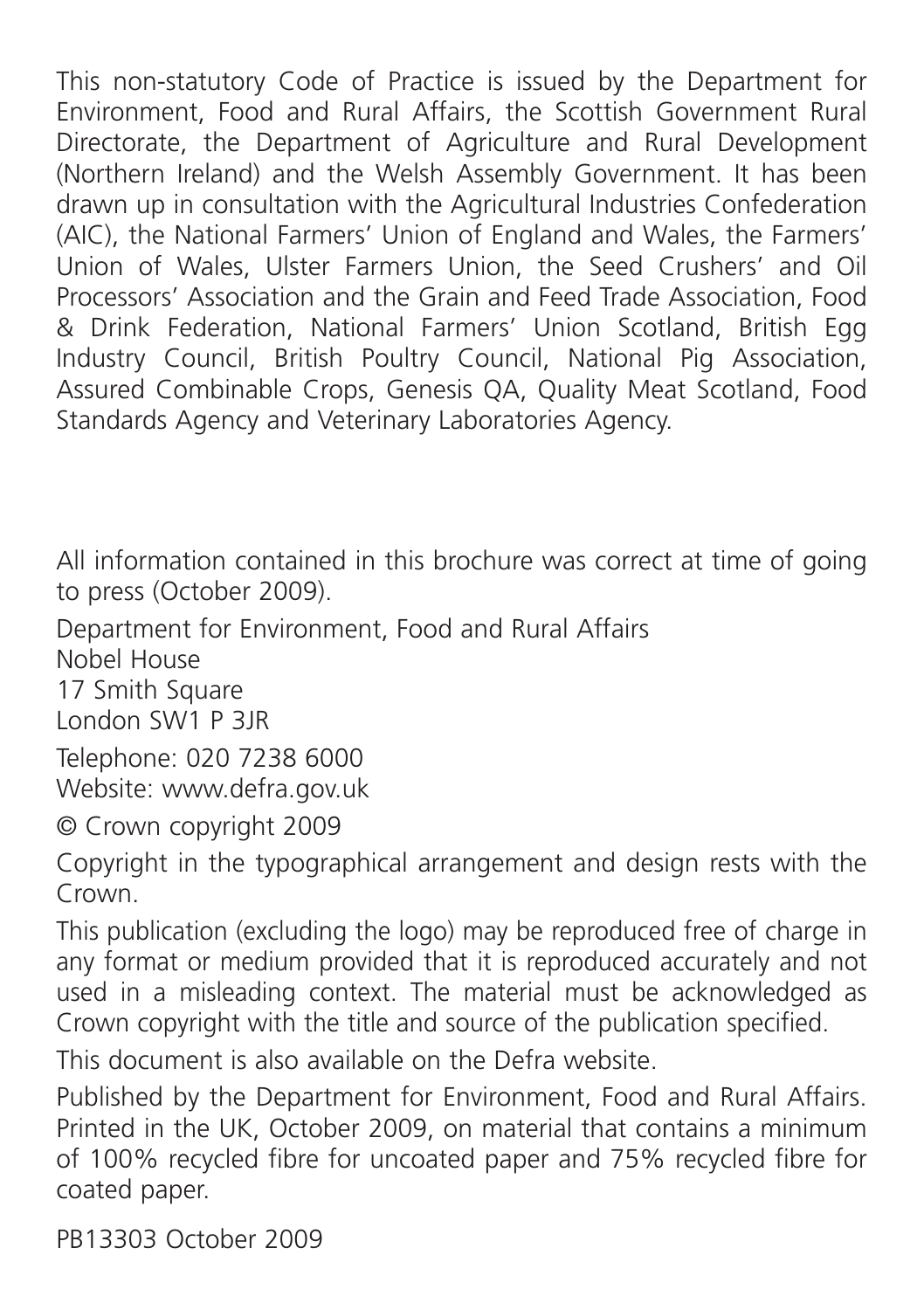#### **FOREWORD**

The Advisory Committee on Animal Feedingstuffs was grateful to be given the opportunity to consider and comment on this Code. The microbiological safety of animal feeds has implications for both animal health and consumers of livestock products. Animal feed is considered to be a significant vector for the entry of *Salmonella* into the food chain.

The Code brings together in one document advice that was previously dispersed in three codes and the guidance it contains has been revised to reflect best practice and recent legislative developments. The scope of the Code covers a range of feed products and additives, and it reminds us that these are an important factor in the production of safe milk, meat and eggs.

The Committee welcomes the publication of this updated guidance and hopes that it will be read and followed by all sectors in the feed industry responsible for production, storage and transport.

Ian Brown Chairman Advisory Committee on Animal Feedingstuffs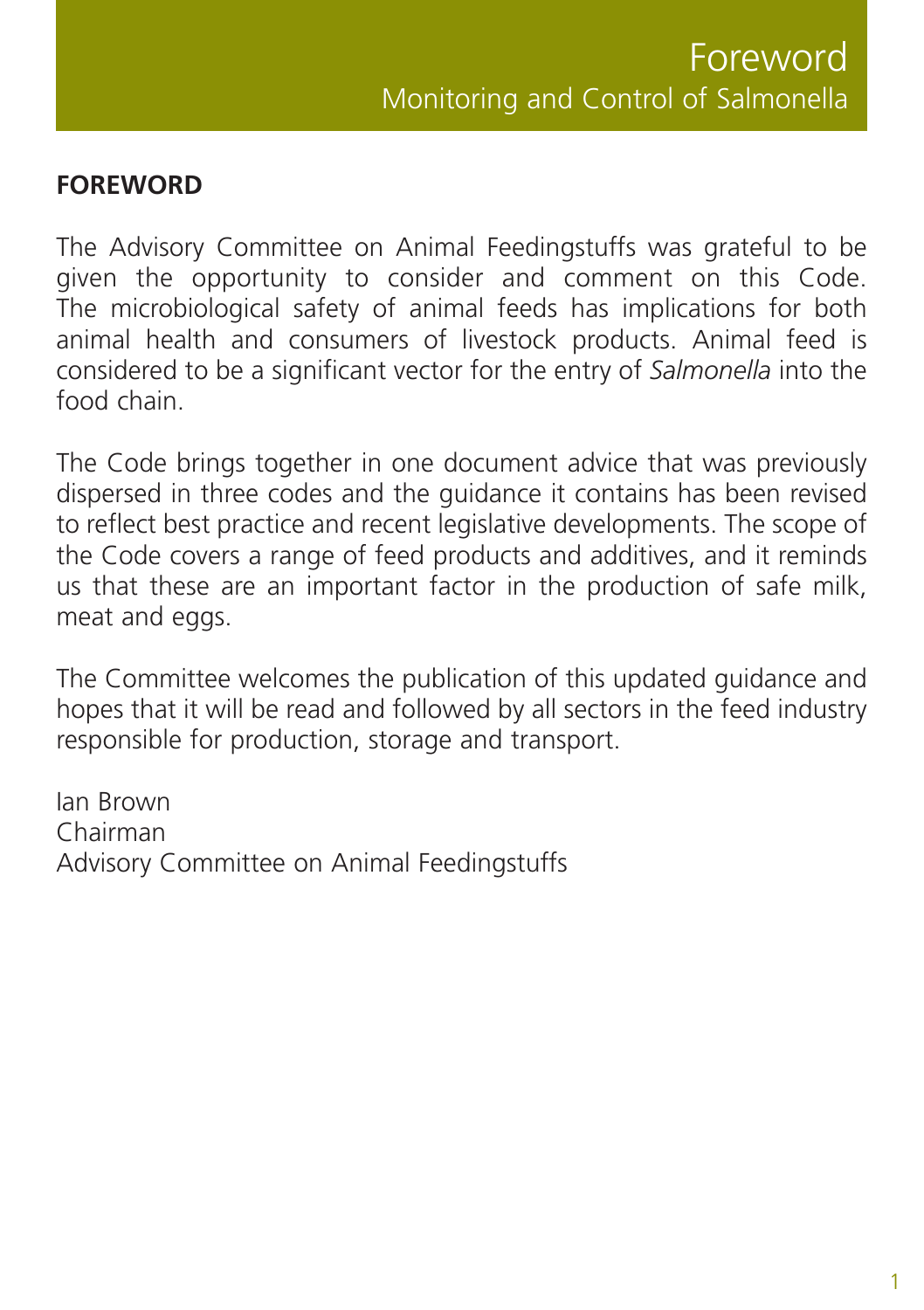# **Contents** Monitoring and Control of Salmonella

| <b>Contents</b>                                                                                |                            | Page           |
|------------------------------------------------------------------------------------------------|----------------------------|----------------|
| <b>Introduction</b><br>4<br>Monitoring and Control of Salmonella - General Requirements<br>- 6 |                            |                |
|                                                                                                |                            |                |
| 2 <sub>1</sub>                                                                                 | Definitions                | 6              |
| 3.                                                                                             | Legislation                | $\overline{7}$ |
| 4.                                                                                             | Premises                   | 9              |
| 5.                                                                                             | Equipment                  | 13             |
| 6.                                                                                             | Cleaning                   | 13             |
| 7.                                                                                             | Bacteriological monitoring | 14             |
| 8.                                                                                             | Recording                  | 18             |
| 9.                                                                                             | Personnel                  | 19             |
| <b>Annex I</b>                                                                                 |                            | 20             |
| The Storage and Transport of Feed Compounds,<br>Premixtures, Feed Materials and Additives.     |                            | 20             |
| <b>Annex II</b>                                                                                |                            | 22             |
| The Production of Feed Materials, Premixtures and Feed Additives                               |                            | 22             |
| <b>Annex III</b>                                                                               |                            | 24             |
| Production of Compound Feedingstuffs and Premixtures                                           |                            | 24             |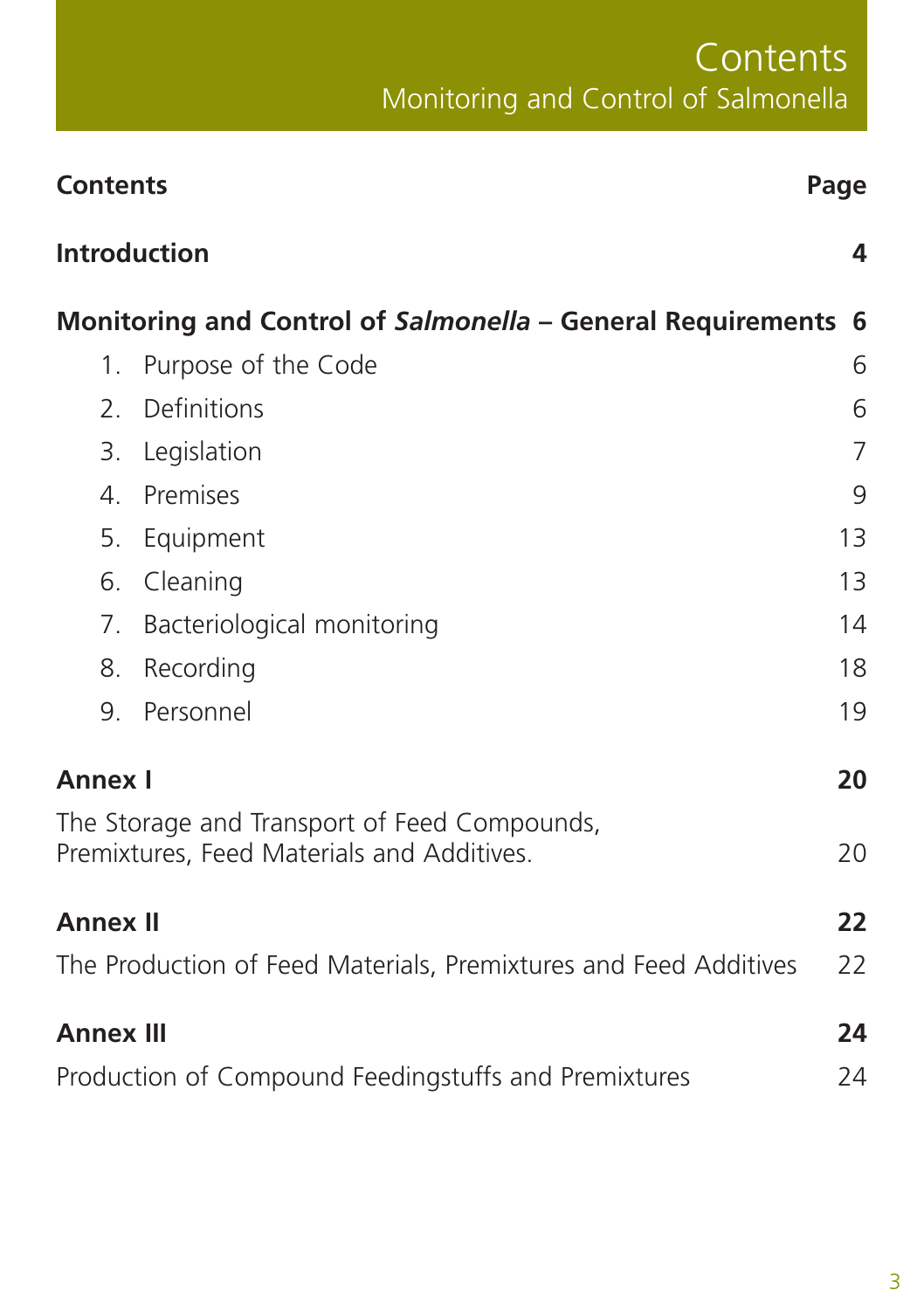*Salmonella* organisms may occur in the environment and each link in the food chain, from producers to consumers, has a part to play in reducing the risk of human infection caused by *Salmonella*. Animal feedingstuffs are acknowledged to be one possible route by which *Salmonella* can enter the food chain.

This detailed Code of Practice provides non-statutory guidelines applicable to all feed business operators for establishing good production practices, safeguarding the microbiological quality of feed materials, premixtures and additives and compound feeds used directly as, or intended for incorporation into, animal feedingstuffs.

This Code of Practice combines and replaces the following documents; Defra Code of Practice for the control of *Salmonella* in the Production of final feed for livestock in premises producing more than 10,000 tonnes per annum, Defra Code of Practice for the control of *Salmonella* in the Production of final feed for livestock in premises producing less than 10,000 tonnes per annum and the Defra Code of Practice for the control of *Salmonella* during the Storage, Handling and Transport of Raw Materials intended for incorporation into animal feedingstuffs.

However there are 3 Annexes containing information specific to each of the sectors covered.

The Code can be used by all businesses engaged in the production, storage and transport of feed including compound feed, premixtures, feed materials and feed additives.

The legal basis for the control of *Salmonella* is laid down in the:

- a) Feed Hygiene Regulation EC No183/2005;
- b) Zoonoses Directive 2003/99/EC;
- c) Control of *Salmonella* Regulation EC No 2160/2003; and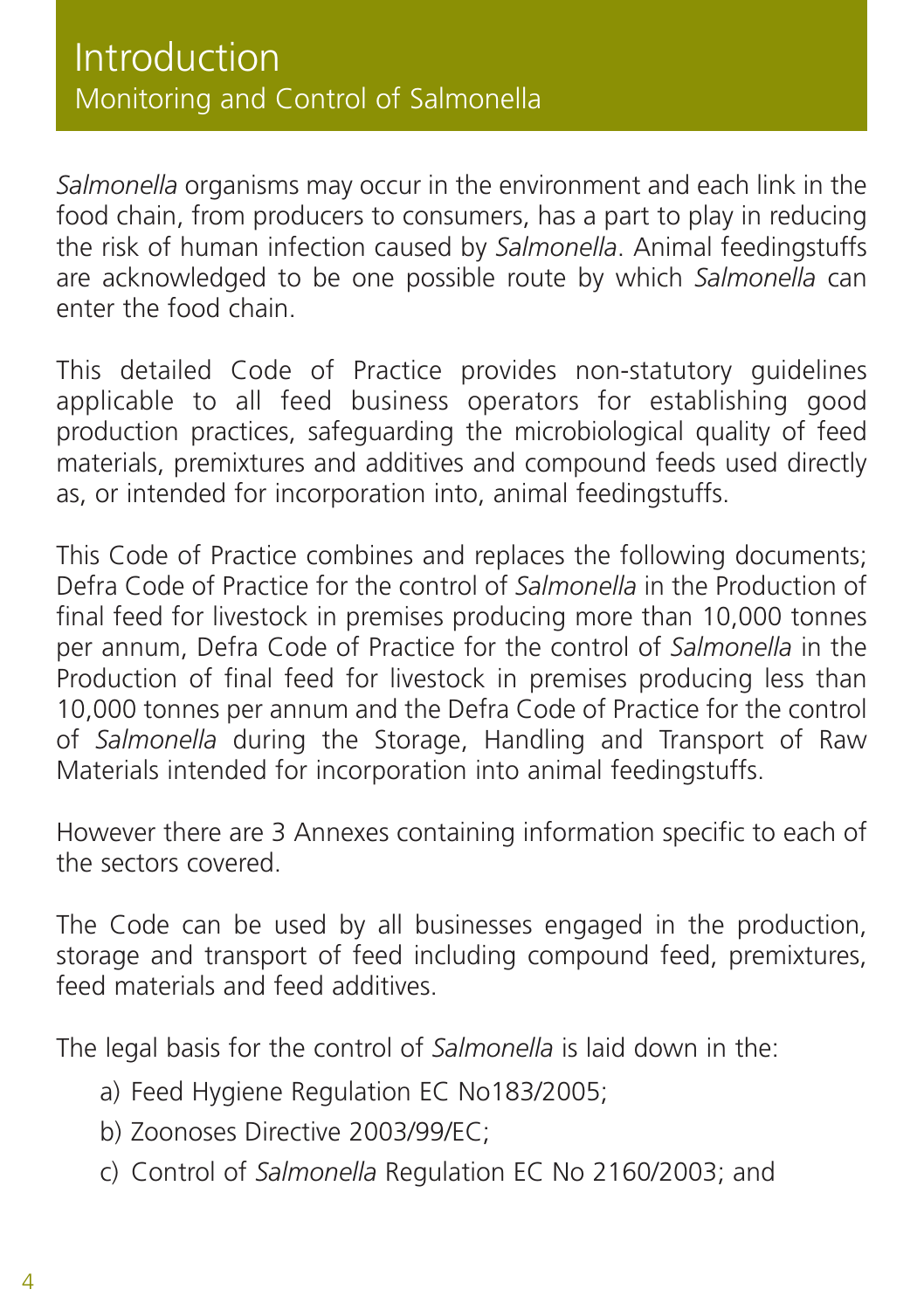d) National statutory instruments implementing the above, as amended.1

The Code contains provisions which are additional to those that most farms must comply with in relation to legislation (e.g. the application of Hazard Analysis Critical Control Point (HACCP) system – see section 3.2 which provides further details). However, farms (including home mixers) may wish to follow the requirements of the Code where relevant, as good practice, or as appropriate to comply with the requirements of farm assurance schemes.

<sup>1</sup> For the latest legislation, refer to the FSA or Defra websites or equivalents for devolved administrations (Scotland, Northern Ireland and Wales)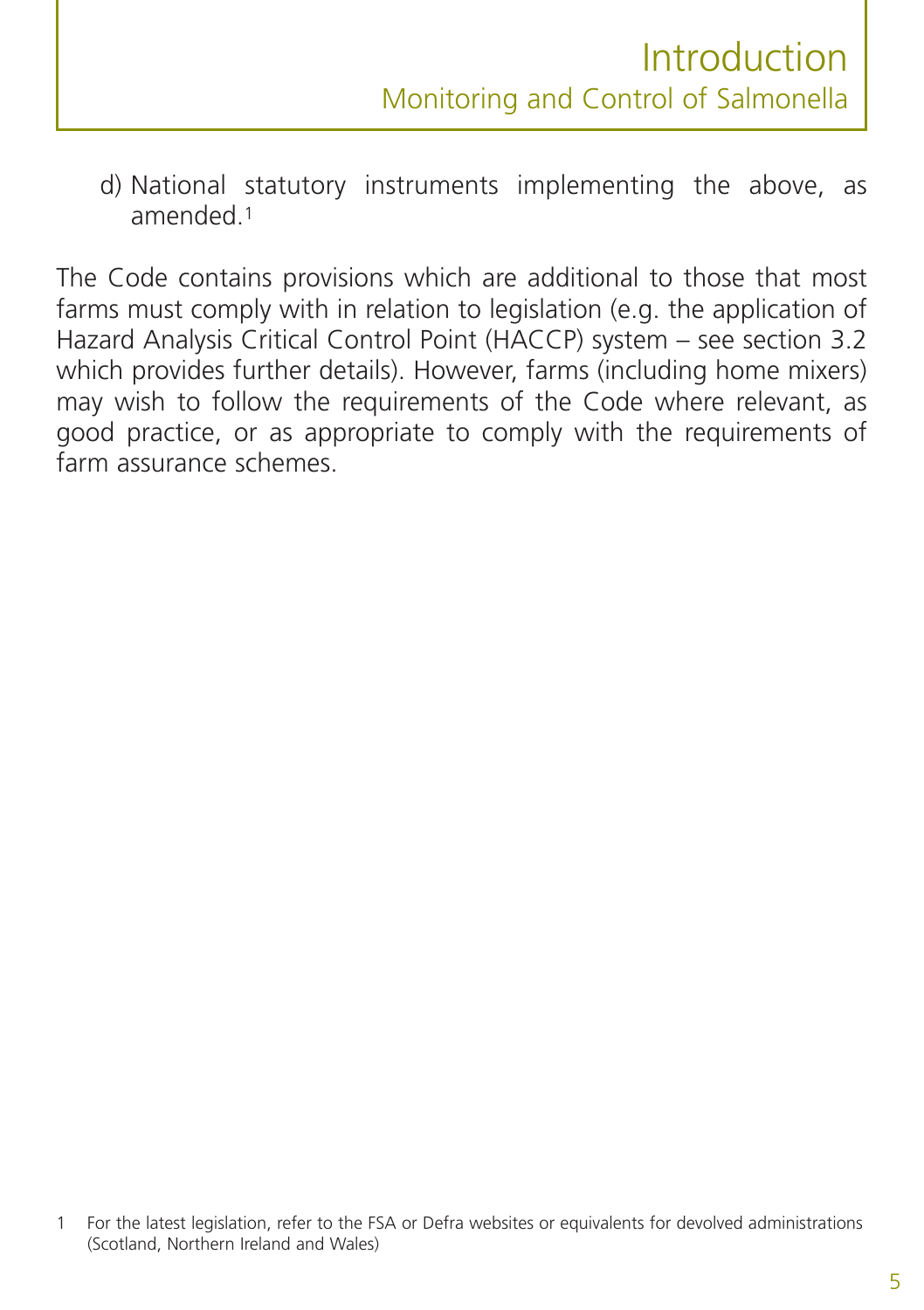## **1. Purpose of the Code**

To ensure that compound feedingstuffs, premixtures, feed materials and additives are of a satisfactory bacteriological quality and to minimise the risk of *Salmonella* contamination.

# **2. Definitions2**

**Additives** in this Code means substances, micro-organisms or preparations, other than feed materials and premixtures, which are intentionally added to feed or water in order to perform, in particular, one or more of the following functions:

- a) favourably affect the characteristics of feed;
- b) favourably affect the characteristics of animal products;
- c) favourably affect the colour of ornamental fish and birds;
- d) satisfy the nutritional needs of animals;
- e) favourably affect the environmental consequences of animal production;
- f) favourably affect animal production, performance or welfare, particularly by affecting the gastro-intestinal flora or digestibility of feedingstuffs; and/or
- g) have a coccidiostatic or histomonostatic effect.

**Compound feedingstuffs** in this Code means mixtures of feed materials, whether or not containing additives, for oral animal feeding in the form of complete or complementary feedingstuffs (EC Directive 79/373).

**Feed (or feedingstuff)** in this Code means any substance or product, including additives, whether processed, partially processed or unprocessed, intended to be used for oral feeding to animals (Regulation (EC) No 178/2002).

<sup>2</sup> For the latest legislation, refer to the FSA or Defra websites or equivalents for devolved administrations (Scotland, Northern Ireland and Wales)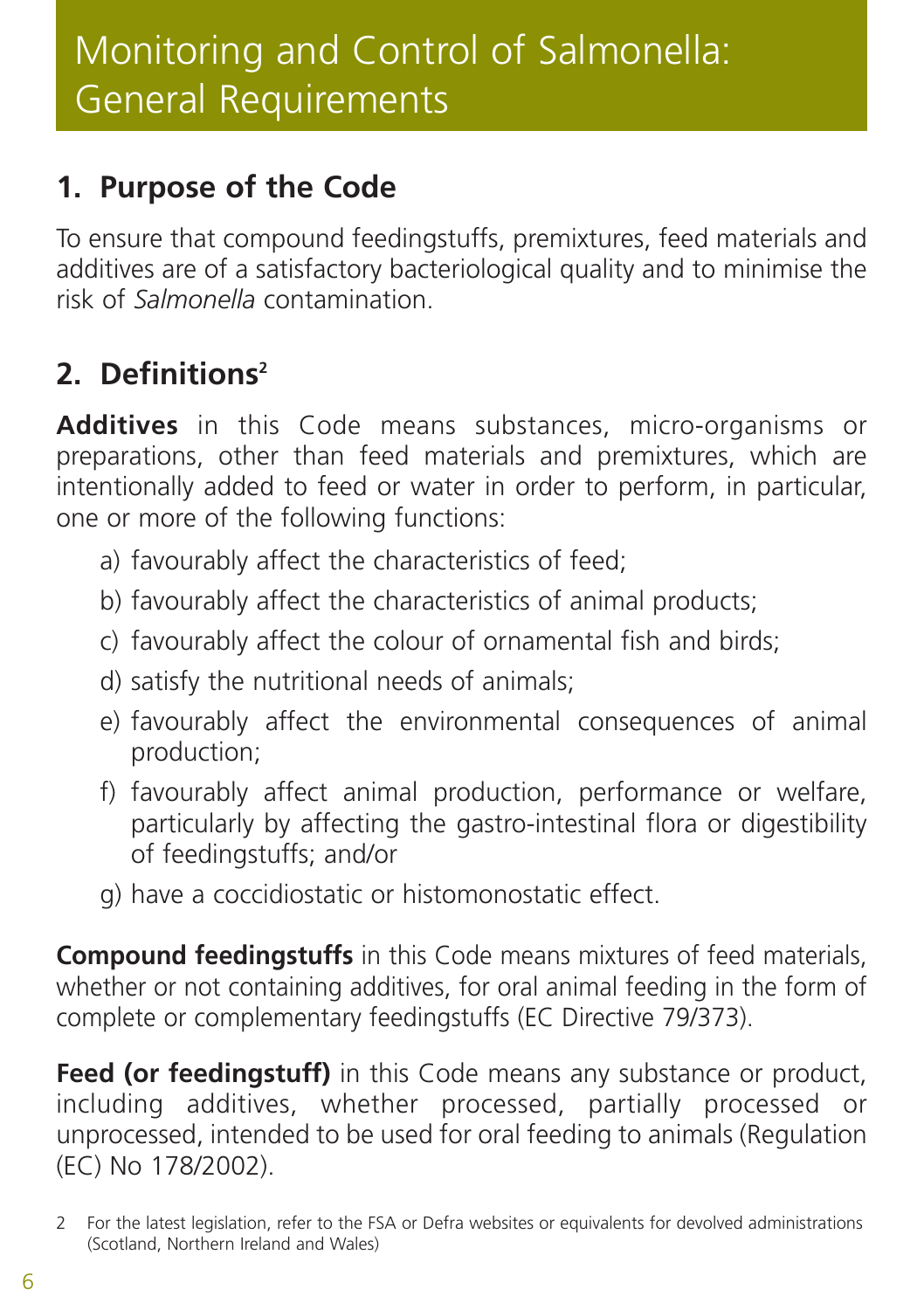**Feed materials** in this Code means various products of vegetable or animal origin, in their natural state, fresh or preserved, and products derived from the industrial processing thereof, and organic or inorganic substances, whether or not containing additives, which are intended for use in oral animal feeding either directly as such, or after processing, in the preparation of compound feedingstuffs or as carriers of premixtures (EC Directive 96/25).

**Manufacture/Production** in this Code means all operations including receipt of materials, production, packaging, repackaging, labelling, re-labelling, control, release, storage, and distribution of compound feedingstuffs, premixtures, additives and feed materials where appropriate and the related controls.

**Premixtures** in this Code means mixtures of feed additives or mixtures of one or more feed additives with feed materials or water used as carriers, not intended for direct feeding to animals (EC Regulation 1831/2003).

**Product** in this Code means compound feeds, additives, premixtures and feed materials where appropriate.

## **3. Legislation3**

### **3.1 The EC Feed Hygiene Regulation (183/2005)**

This Regulation requires feed business operators (other than most farms) to comply with detailed standards concerning facilities and equipment, personnel, storage, transport and record-keeping. Feed businesses also have to apply the principles of HACCP.

Farms, including home mixers, must follow basic hygiene procedures in relation to the feed they use and apply a risk–based approach to ensure

<sup>3</sup> For the latest legislation, refer to the FSA or Defra websites or equivalents for devolved administrations (Scotland, Northern Ireland and Wales)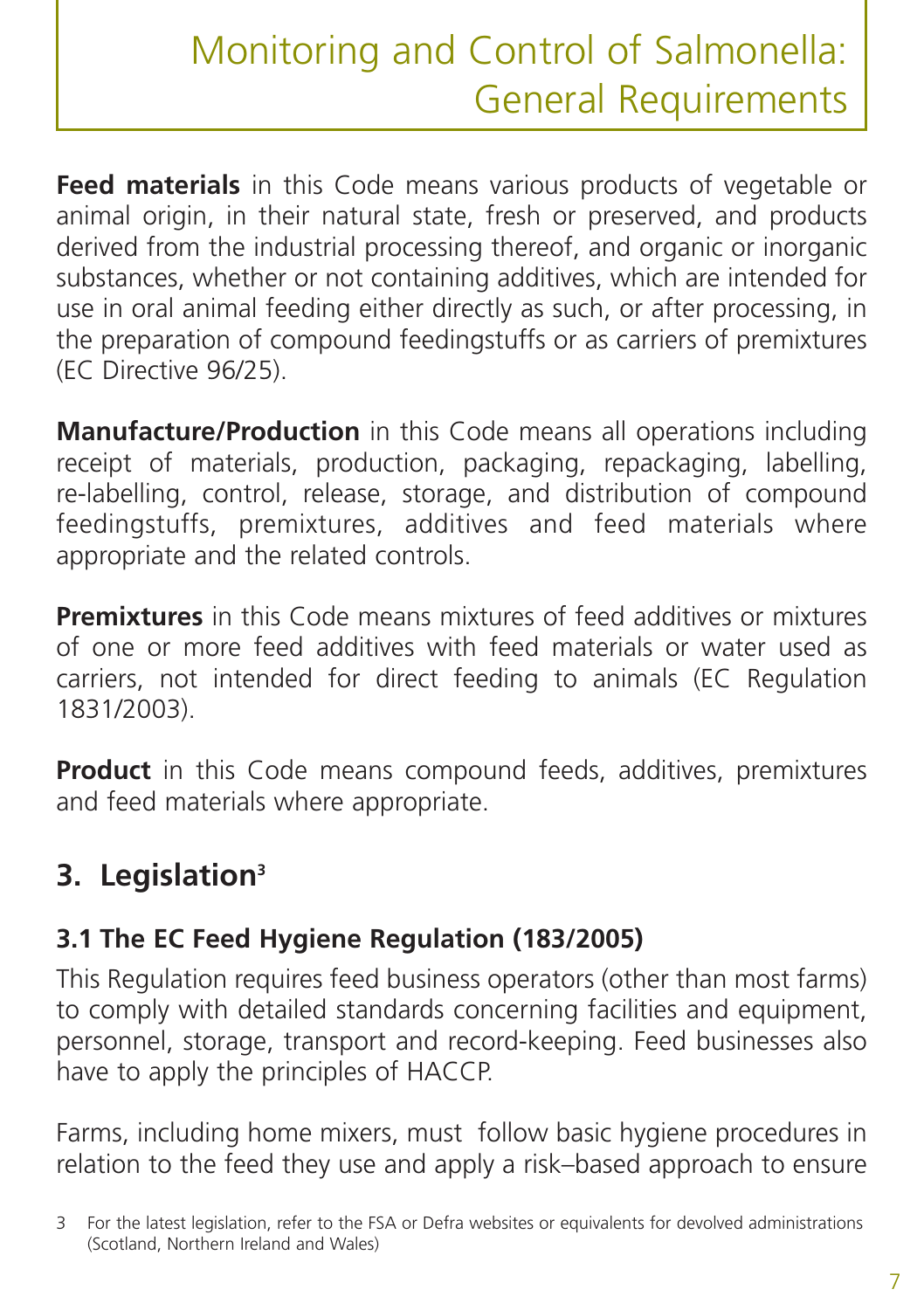hazards are properly controlled. Only farms that buy-in additives and premixture products and add them directly to feeds have to observe the principles of HACCP in a formal way.

A number of the requirements of the EC Feed Hygiene Regulation 183/2005 are reflected in the guidance set out in this voluntary code for the control of *Salmonella*. However, feed business operators must observe the entirety of the Regulation as it applies to their business activities. The EC Feed Hygiene Regulation can be found from the link below:

#### **[http://eur-lex.europa.eu/LexUriServ/site/en/oj/2005/l\\_035/](http://eur-lex.europa.eu/LexUriServ/site/en/oj/2005/l_035/l_03520050208en00010022.pdf) l\_03520050208en00010022.pdf**

To help farmers comply with the requirements of the Feed Hygiene Regulation, Assured Food Standards has produced an industry Code of Practice for On-Farm Feeding, which can be found by accessing the link below:

#### **Industry Code of Practice for On Farm Feeding – Red Tractor – [http://www.redtractor.org.uk/site/REDT/Templates/Genera](http://www.redtractor.org.uk/site/REDT/Templates/GeneralStandards.aspx?pageID=408cc=GB)l Standards.aspx?pageI D=408cc=G B**

A copy of EC Regulation 183/2005 can be found at:

#### **[http://eurlex.europa.eu/LexUriServ/LexUriServ.do?uri=CELEX:320](http://eurlex.europa.eu/LexUriServ/LexUriServ.do?uri=CELEX:32005R0183:EN:HTML) 05R0183:EN:HTML**

The Feed (Hygiene and Enforcement) Regulations 2005 provide for national enforcement (offences and penalties) and other administrative provisions in relation to EC Regulation 183/2005. There are separate and parallel Regulations for England, Scotland, Wales and Northern Ireland.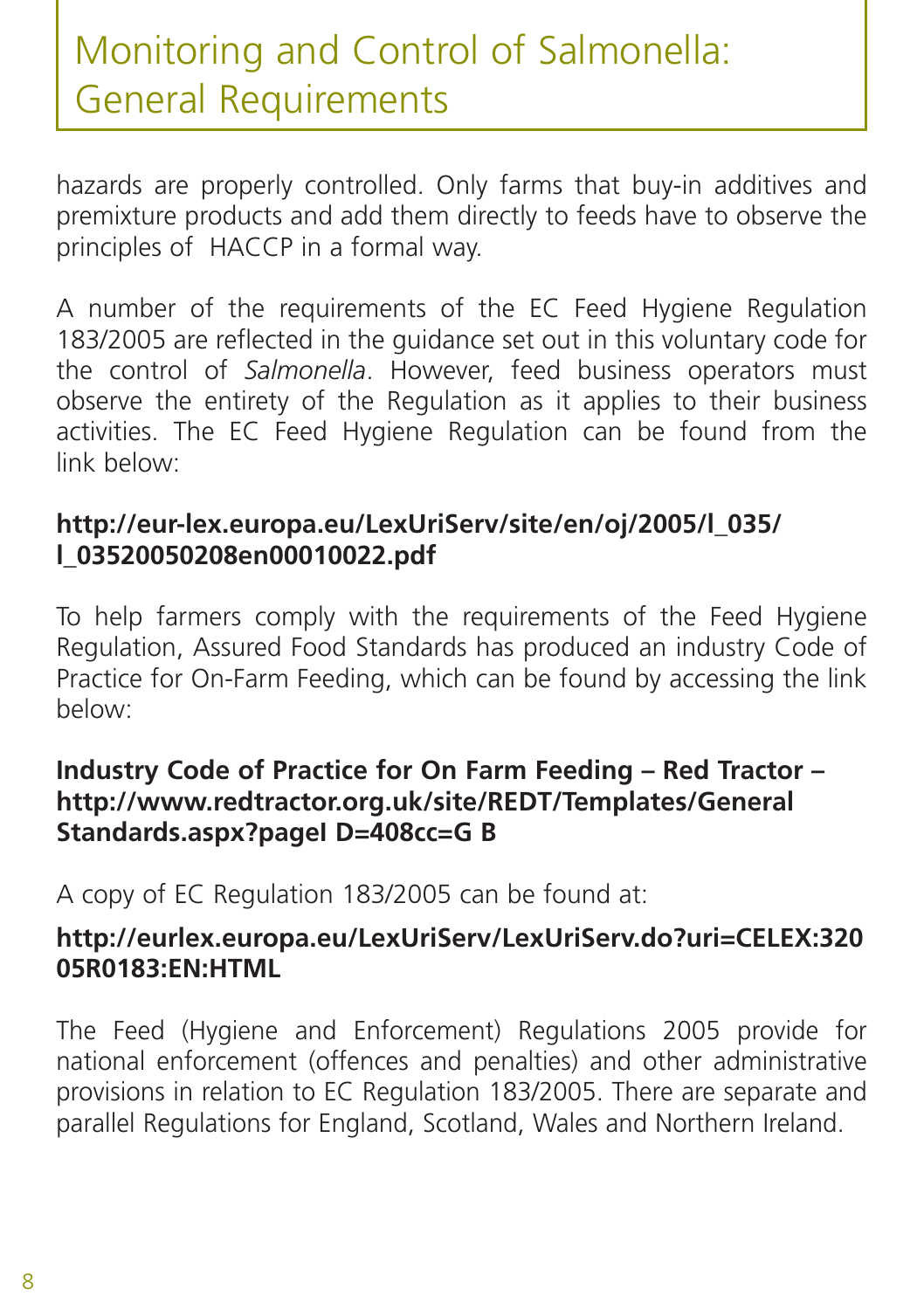### **3.2 Hazard Analysis Critical Control Point (HACCP) systems**

- a) There should be a comprehensive system designed, documented, recorded, implemented and controlled, so as to provide assurance that the product will be consistently of a satisfactory bacteriological quality. The techniques of HACCP must be applied as required by the Feed Hygiene Regulation (EC 183/2005). The purpose of the bacteriological monitoring set out in **the Annexes** is to provide an indication that bacteriological quality criteria are being met. Corrective actions are defined in the event that these criteria are not met.
- b) The principles of HACCP are defined in Codex Alimentarius Commission Code of Practice – General Principles of Food Hygiene. CAC/RCP 1 1969, Rev. 4 – 2003 (www.codexalimentarius.net).
- c) The HACCP risk assessment process must consider the potential contamination from other materials stored or transported.

## **4. Premises**

#### **4.1 Principle**

Buildings should be located, designed, constructed, adapted and maintained to suit the operations carried out therein.

#### **4.2 Pest control**

The product should be produced and stored in facilities which protect against the entry and harbouring of rodents, birds, insects and domestic, wild and feral animals and safe control measures should be regularly applied to exclude them.

- a) There must be an effective pest control programme. This must include:
	- a plan of the site including locations of all bait stations;
	- details of frequency of checks, with records of findings and actions;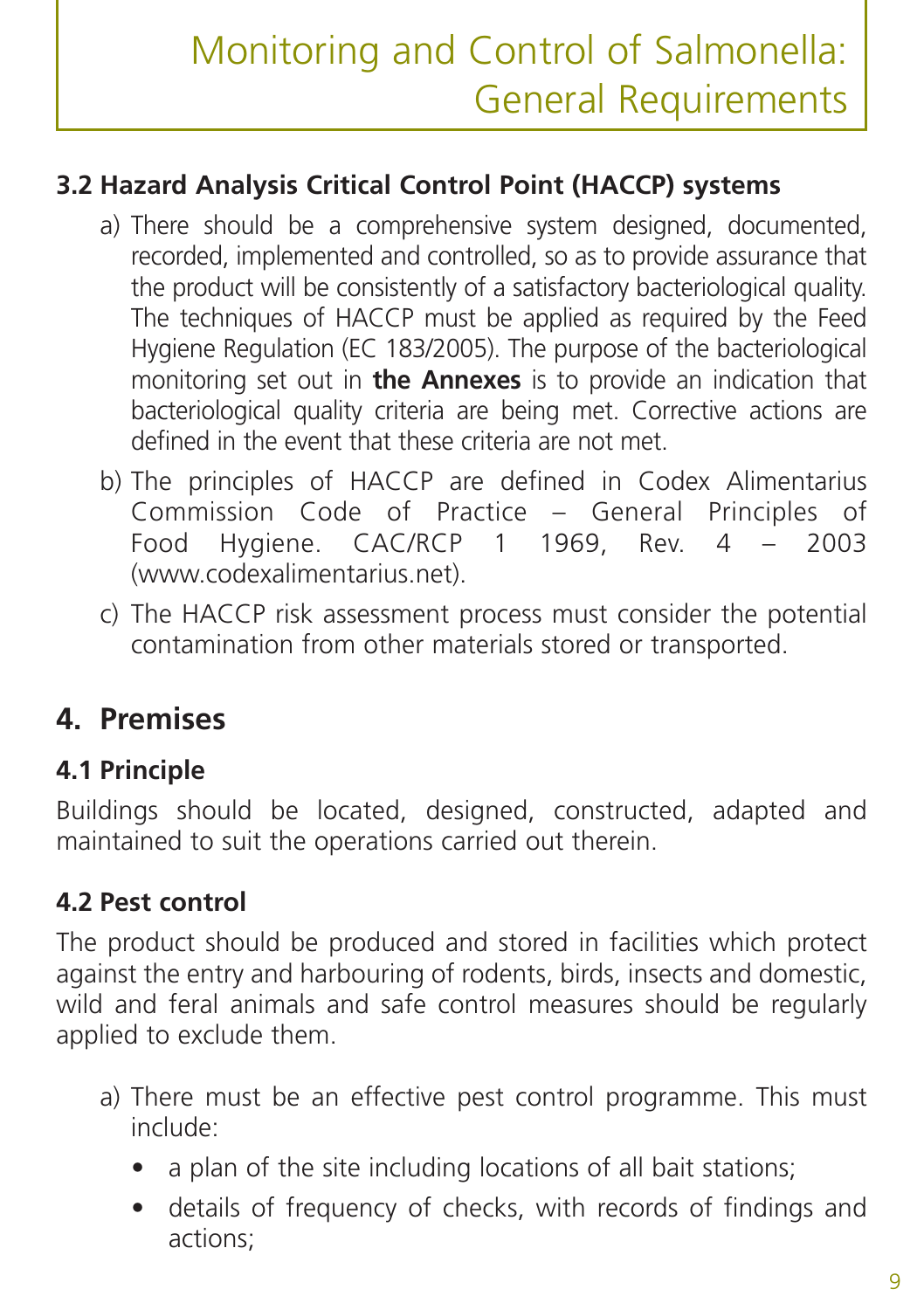- details of any baits/chemicals used including Product Safety Data Sheets.
- b) The business should employ a suitably qualified person on site, e.g. holding a British Pest Control Association (BPCA) or equivalent qualification, have a vermin control contract with a BPCA registered company or follow Home Grown Cereals Authority (HGCA) guidance as appropriate. Management should periodically verify the effectiveness of the pest control programme.
- c) The control measures must ensure that poison baits cannot contaminate the feed. This may include using non-grain baits and securing bait points to avoid accidental contamination. Where practical, baits should be outside the actual production and storage areas unless there is a current pest problem in these areas. Where shooting is undertaken, non-toxic ammunition must be used.
- d) Waste and scrap materials, old pallets, overgrowth of vegetation or other materials which can encourage and harbour rodents must be removed from the proximity of the building. In particular, feed spills should be promptly removed. Proactive prevention is more effective than corrective action.
- e) Wild birds should be prevented from accessing bulk feed outloading areas and prevented from contaminating intake pits and vehicle parking areas.

#### **4.3 Production and storage of compound feeds on livestock units**

a) Where a production and storage facility for product intended for onward sale or supply is located on the same premises as a livestock enterprise, the production and storage area, including loading and unloading areas must be secure and clearly separate from the livestock enterprise and must not share a common enclosed airspace with the livestock.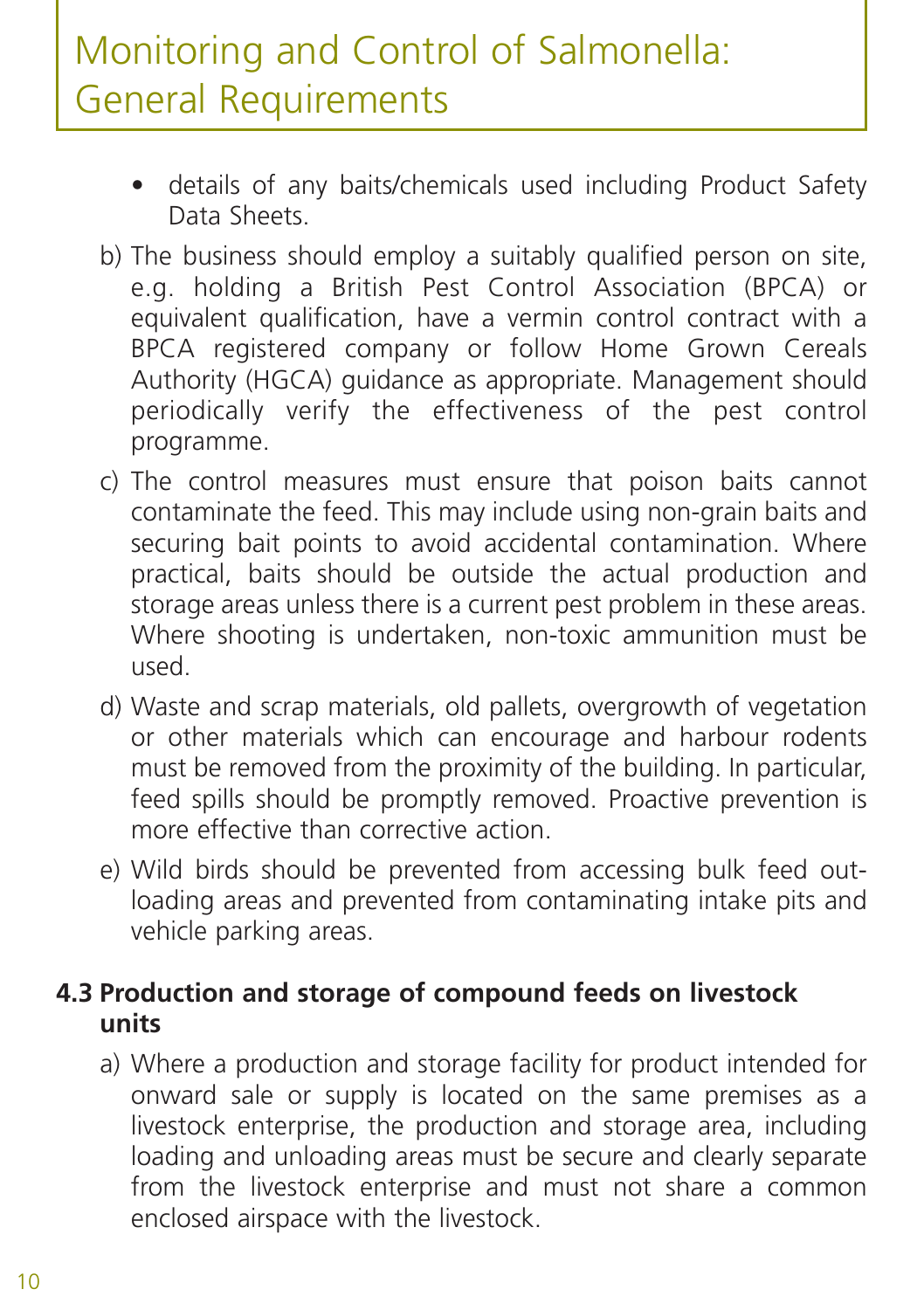- b) Vehicle access must be regularly cleaned or otherwise kept free as far as practicable from any material which has come into contact with farm animals and from livestock faeces, litter and effluent. Separate access to the production facility may be necessary.
- c) Livestock buildings must not drain onto the production or storage facilities or onto their access.
- d) Buildings previously used to house animals or store their waste must have been thoroughly cleaned to remove all organic material, disinfected and dried prior to storing feed. Trailers, loaders, etc. which have been used for other purposes should be similarly treated.
- e) Special attention should be paid to control of pests and restriction of the access of pets, feral animals or poultry into feed production or storage areas.

#### **4.4 Building construction and layout**

- a) The buildings should be soundly constructed of durable materials and fully enclosed or otherwise proofed against pests/vermin and weather.
- b) The construction and surface finish of floors should be appropriate for the process carried out. They should be maintained in a clean and good state of repair. Floors and walls which may come into contact with product should have surfaces which are readily cleanable.
- c) Walls and ceilings should be clean and maintained in a good state of repair.
- d) Doors should be soundly constructed, close fitting and, where possible, kept closed other than for personnel entry or for the inward or outward movement of feed. If it is necessary for ventilation purposes to open doors then suitable precautions should be taken to ensure this does not increase the risk of vermin and wild birds gaining entry.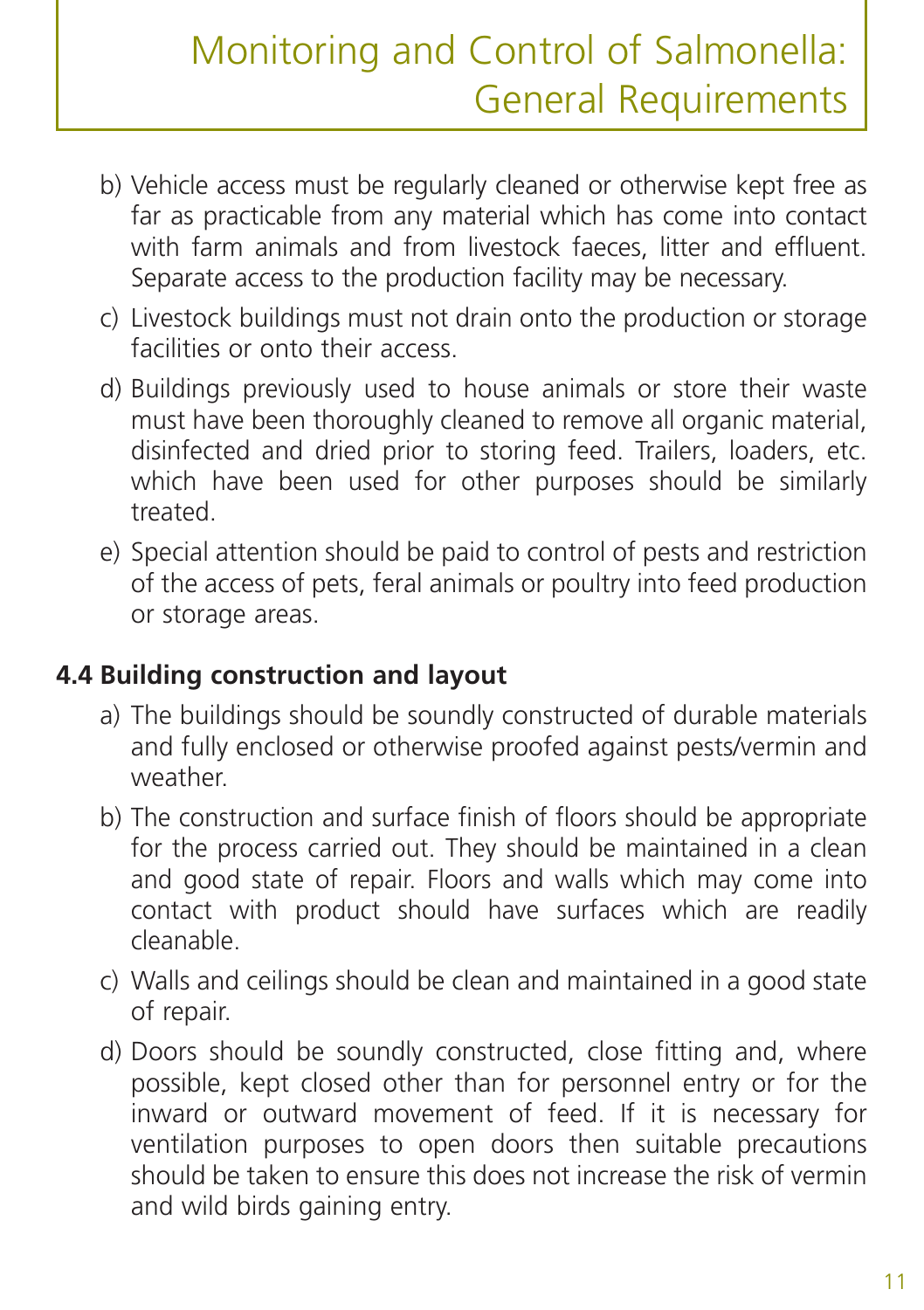- e) There should be sufficient clean hard standing at entrances and exits to minimise the tracking in of mud, effluent and other wet material by vehicles or personnel.
- f) The site should be well drained. Drains should be of adequate size and should be laid in accordance with the requirements of the local authority or other authorities having jurisdiction. They should have adequate trapped gullies and be properly ventilated.
- g) Plant layout should avoid creating uncleanable recesses. In order to avoid dust containing *Salmonella* from contaminating the product, the intake to the processing area and any dust extraction should be physically separated from areas used to store and despatch the product.
- h) The buildings should be effectively lit and ventilated, with air control facilities appropriate to both the operations undertaken within them and to the external environment. Steps should be taken to ensure that air used to cool extrusions or other heattreated products is suitable for that purpose and is not a potential source of contamination.

#### **4.5 Plant and store operations**

- a) The site, processing areas, laboratories and stores should be maintained in a clean, tidy condition and be free from accumulated waste.
- b) Waste material should be collected in suitable covered receptacles for removal to collection points away from the production areas. It should be disposed of at frequent intervals.
- c) Whenever possible, operation areas should not be used as a general right of way for personnel or materials passing through to other parts of the premises.
- d) The operations carried out in any particular area of the premises should be such as to minimise the risk of contamination of one feed, or one product, by another.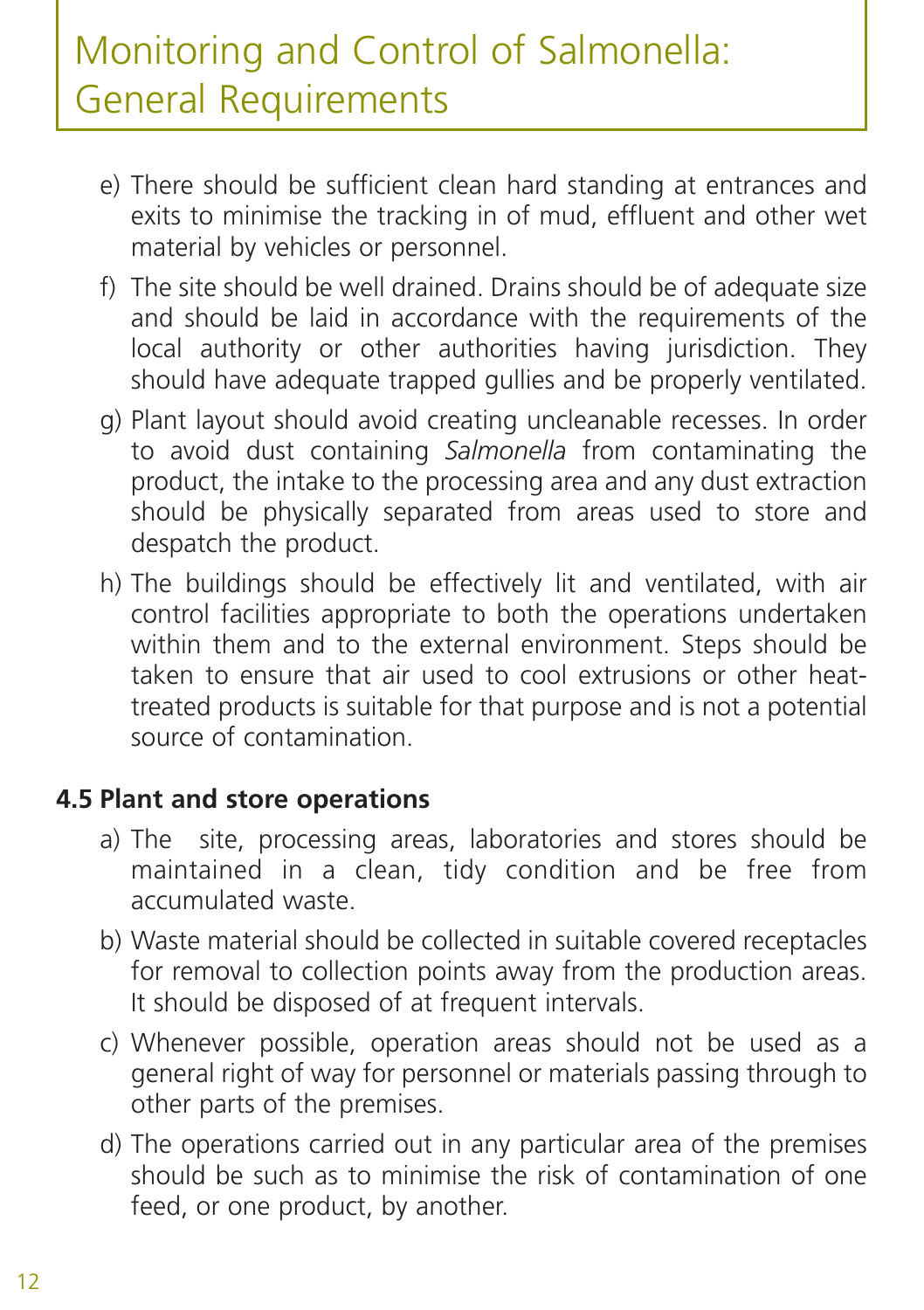### **4.6 Storage areas**

- a) A programme should be drawn up to ensure that all storage facilities are completely emptied and cleaned regularly and according to the type and condition of product stored. Where appropriate, storage areas should enable goods to be stored to allow their maintenance in a clean, dry and orderly condition. Keeping the products dry is important since *Salmonella* needs moisture to multiply.
- b) Products which have been rejected, recalled or returned should be placed in separate and adequately segregated storage to preclude contamination of other materials and products.
- c) Any store which has been used to contain products or other materials contaminated with *Salmonella* must be decontaminated before use for other products.
- d) Storage bays/bins/silos/areas should be organised to permit suitable and effective separation and identification of the various products.

# **5. Equipment**

- a) Any equipment used to process, load, unload or otherwise handle products or other materials should be suitable for the purpose for which it is being used and should be maintained in a clean condition.
- b) Any equipment used to handle products or other materials which could be a source of contamination, or products which are known to be contaminated, must be thoroughly cleaned, sanitised and, if necessary, dried before being used to handle other products.

Please see Annex I for guidelines on the use of vehicles.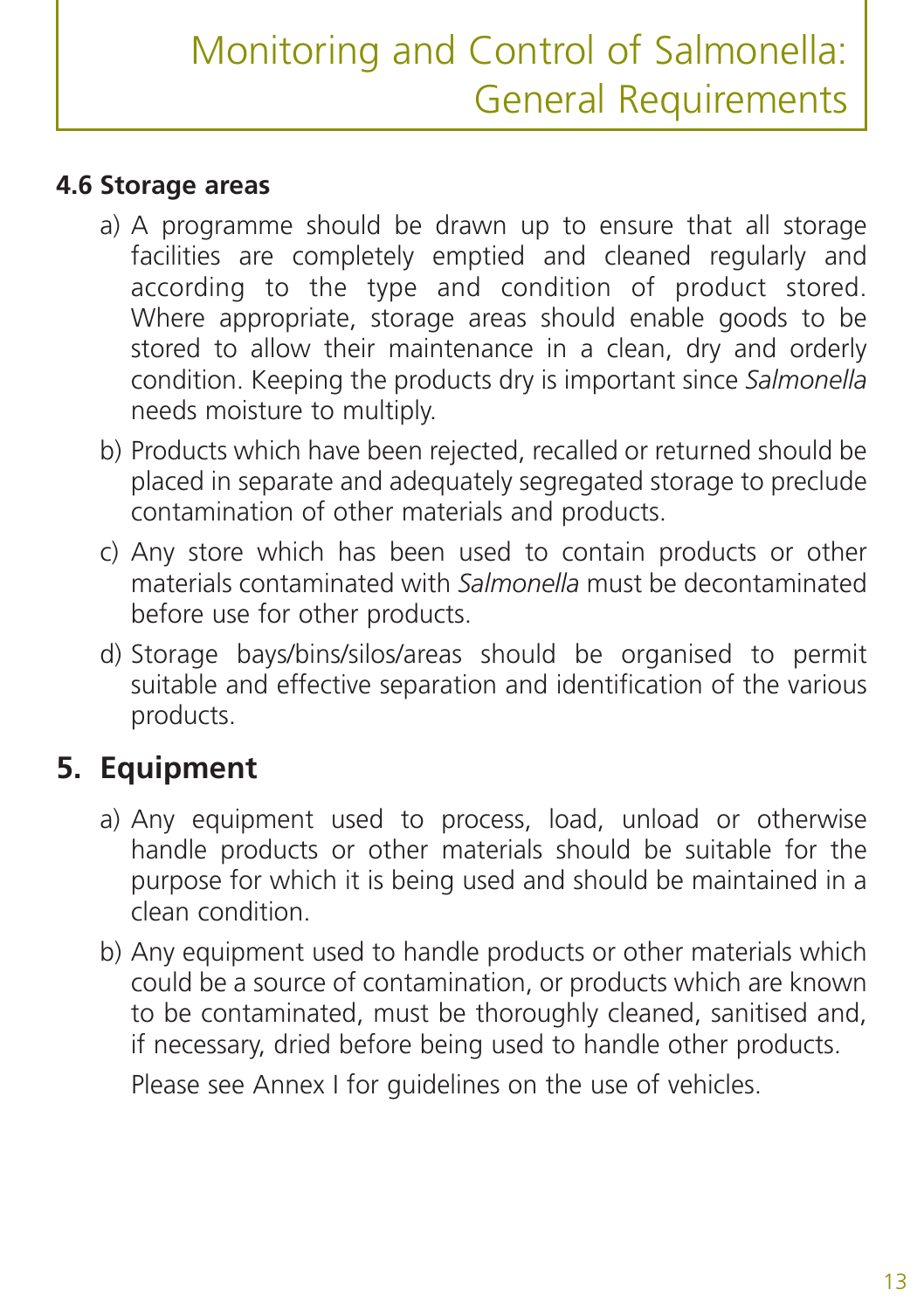# **6. Cleaning**

- a) The accumulation of dust, moisture and product remains must be minimised since they form a breeding ground for bacteria, and can also attract pests.
- b) There must be a planned cleaning programme, based on risk analysis, including methods, frequency and times of the cleaning and identifying who should carry out the cleaning. This programme should pay particular attention to parts of the plant which have been identified in the HACCP plan as areas where stale products might accumulate.
- c) The chemicals used for cleaning product contact surfaces must be suitable for this purpose and used in accordance with the manufacturer's instructions. Please see the web address below for the Defra approved list of disinfectants:

#### **http://defraweb/animalh/diseases/control/testing\_ disinfectants.htm**

- d) The residues of cleaning chemicals on product contact surfaces must be minimised and must not pose a threat to feed or food safety.
- e) Machinery which comes into contact with dry product must be dried after wet cleaning or must be dry when it is used again for dry product. Because bacteria need moisture to grow, wet cleaning is often undesirable and should only be used where shown to be necessary as part of the HACCP plan and may include disinfection which must be with effective disinfectants at suitable concentration where appropriate.
- f) Cleaning activities must be recorded.

# **7. Bacteriological monitoring**

**7.1** The aim of the monitoring is to check on the environmental hygiene of the premises, equipment, vehicles, incoming and outgoing products and, if necessary, to take corrective action.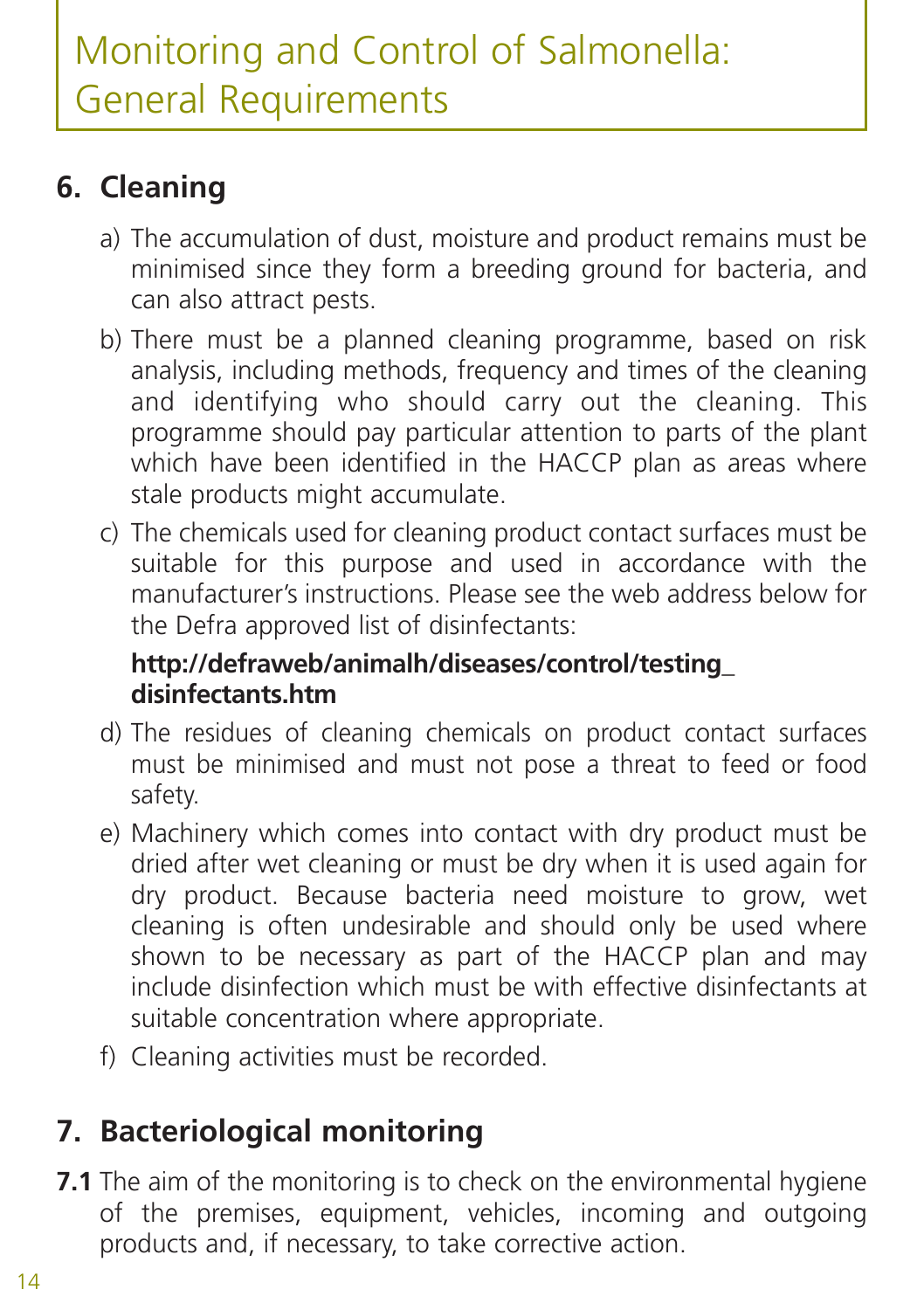The buildings, environment, plant and equipment (including vehicles), as well as incoming and outgoing product must be subject to appropriate monitoring for the presence of *Salmonella*. Sampling schedules should take account of:

- a) the intended use;
- b) inherent bacteriological risks;
- c) nature and sources; and
- d) past results.

## **7.2 Sample types**

In general, dust samples are more sensitive than swabs or scrapings for screening purposes, but swabs or scrapings may be more useful when following up a suspicion of contamination in a plant in order to precisely identify the location of resident contamination. The list below in paragraph 7.3 aims to identify critical sites for sampling programmes, but should not necessarily be regarded as either prescriptive or exhaustive, and may need to be adapted for individual circumstances.

### **7.3 Routine monitoring**

#### *a) Incoming products*

Raw material, feed materials, premixture and additive deliveries – the frequency should be based on high, medium and low risk – composite samples are acceptable by product type. Consider whether the data is already available from the supplier.

#### *b) Buildings*

Samples from ledges, walls and floors – either dust or swab samples – samples from dust units and vacuum cleaners may be included.

#### *c) Plant and equipment*

Loading equipment, elevators, conveyors, dust filters, intake and loading areas in stores – either dust or swab samples.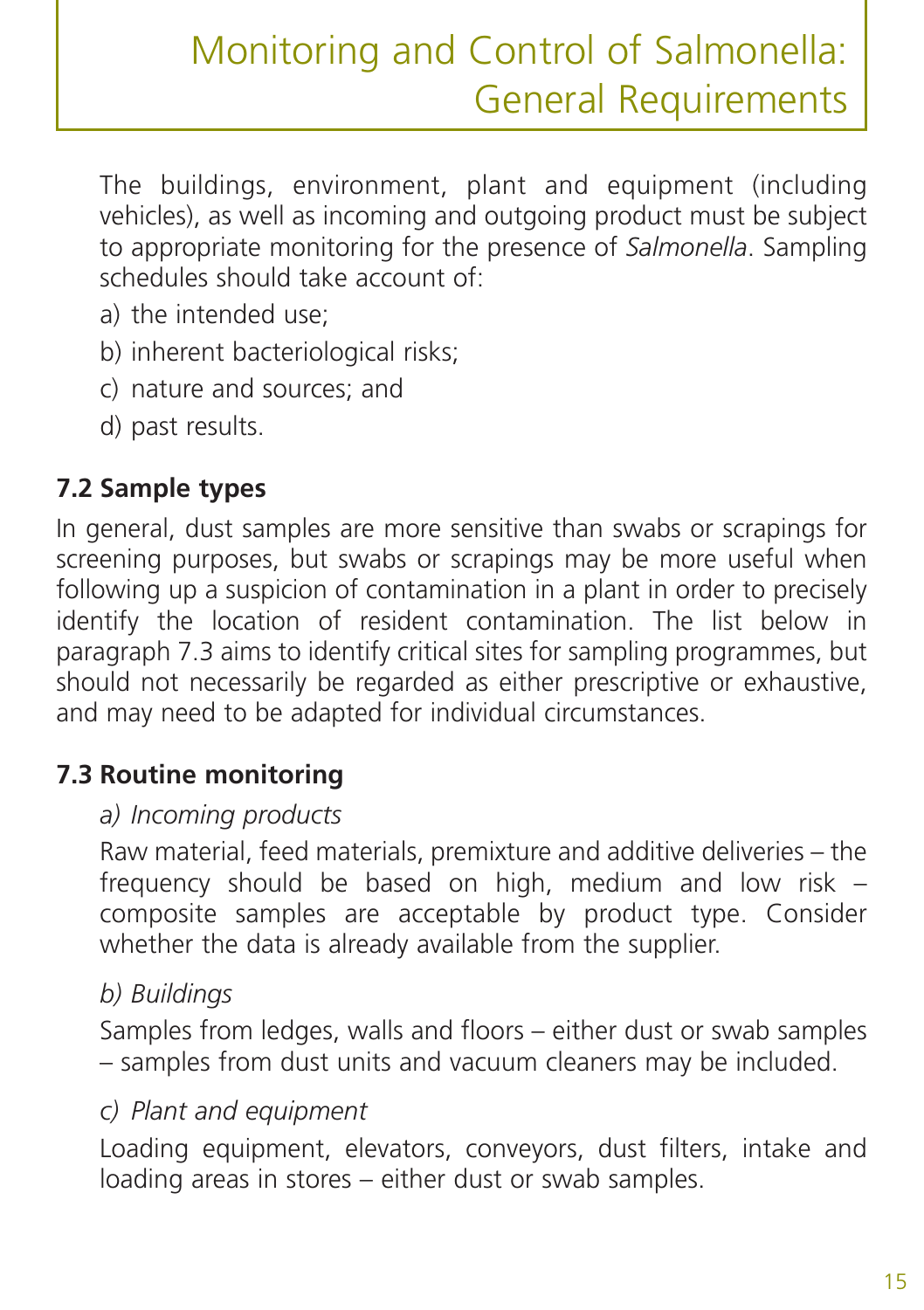Intake, grinding, weighing, hand addition, mixing, pelleting, cooling, conveying and packing areas in manufacturing plants as appropriate to process type and risk – either dust, material or swab samples.

#### *d) Storage areas*

Storage bay walls and floors – dust or swab samples.

Storage bin tops (inside and outside) and outloading areas – dust or swab samples.

#### *e) Outgoing products*

Manufactured products by product or process type – composite samples are acceptable – frequency based on high, medium and low risk.

#### *f) Vehicles*

Sheets, internal bodies, rear door or hatch and blower units of bulk vehicles – dust or swab samples.

Buckets and vehicle bodies of loading shovels – dust or swab samples.

Any regular findings of *Salmonella* should be further investigated, particularly if the same serovar is repeatedly found in cooler areas, pellet shakers or dust aspiration.

#### **7.4 Process monitoring**

The following list indicates where harmonised process-monitoring samples should be taken in compound feed mills and by producers of processed ingredients in order to identify most effectively the regular occurrence of contamination problems with ingredients or post-processing contamination:

- a) dust from ingredient pit augers usually taken from auger system below or behind the intake pits.
- b) dust from ledges inside tops of ingredient bins, or dust from ingredient sieves or spillage from ingredient bin augers if bins are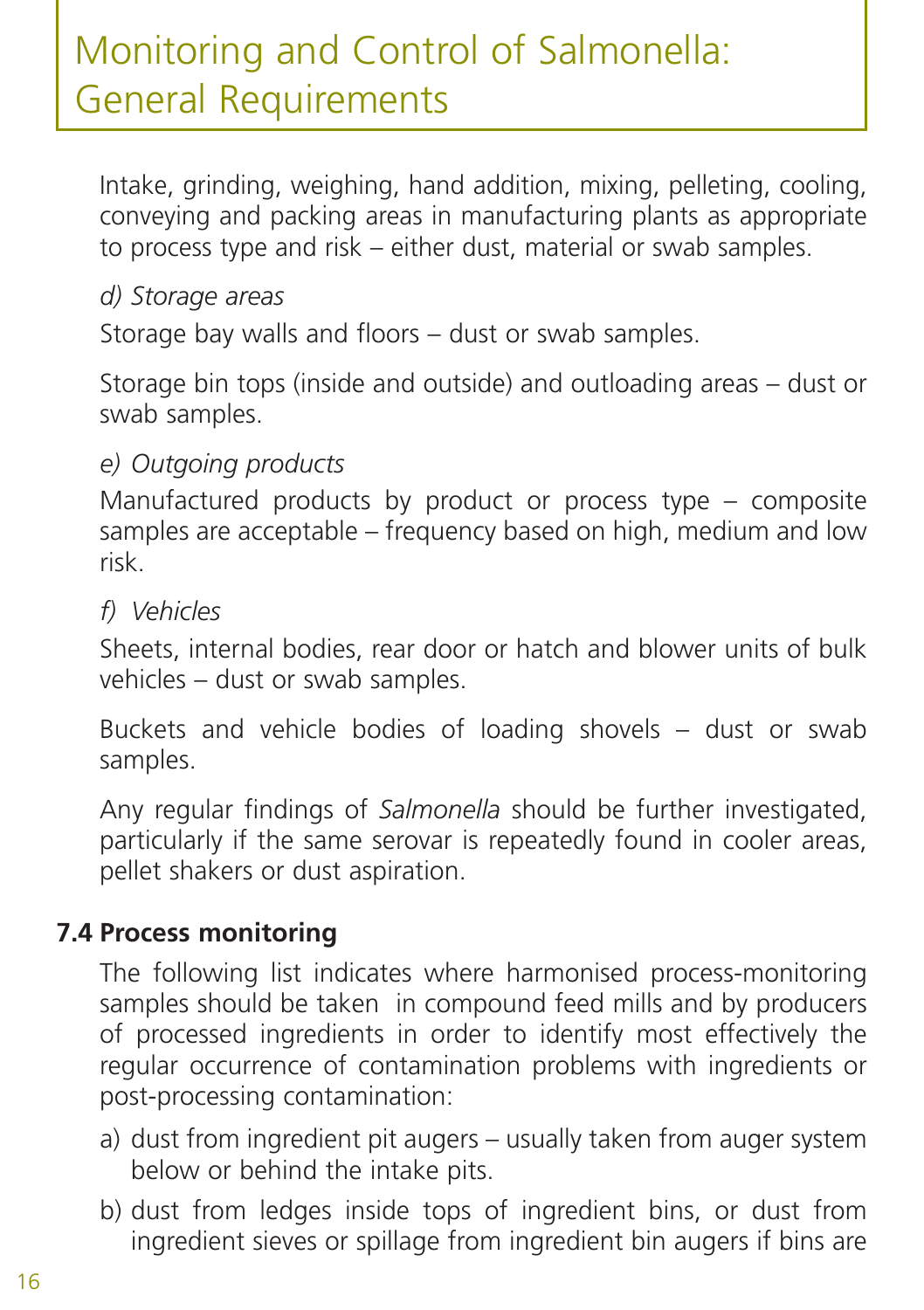inaccessible or do not accumulate dust – but dust within bins is a better sample – especially from grain bins.

- c) dust from main air aspiration cyclone system unless this is not accessible when the less sensitive option of vacuumed or swept dust could be used.
- d) dust from coolers taken below coolers or on associated framework, ledges, etc.
- e) dust from pellet shakers (or for meal ration lines take dust from finished product bins or augers).
- f) dust from ledges near to feed discharge points in out-loading gantries.

### **7.5 Other feed handling premises**

### **7.5.1 Sampling for storage facilities:**

- a) dust from grain driers, auger systems, grinders, etc. if present.
- b) dust from ingredient pit augers usually taken from auger system below or behind the intake pits (or in the case of flat stores sweepings from the floor).

### **7.5.2 Additional follow up sampling for home mixers:**

- a) dust from ingredient bin augers.
- b) dust from hammer mills, etc.

## **7.5.3 Sampling for hauliers:**

a) residual dust remaining in lorries after a delivery.

## **7.6 Sampling frequency and procedures**

- a) Samples should be taken according to a schedule based on risk assessment. The schedule should be planned and reviewed on a regular basis, in the light of results obtained.
- b) Samples must only be taken by trained operatives.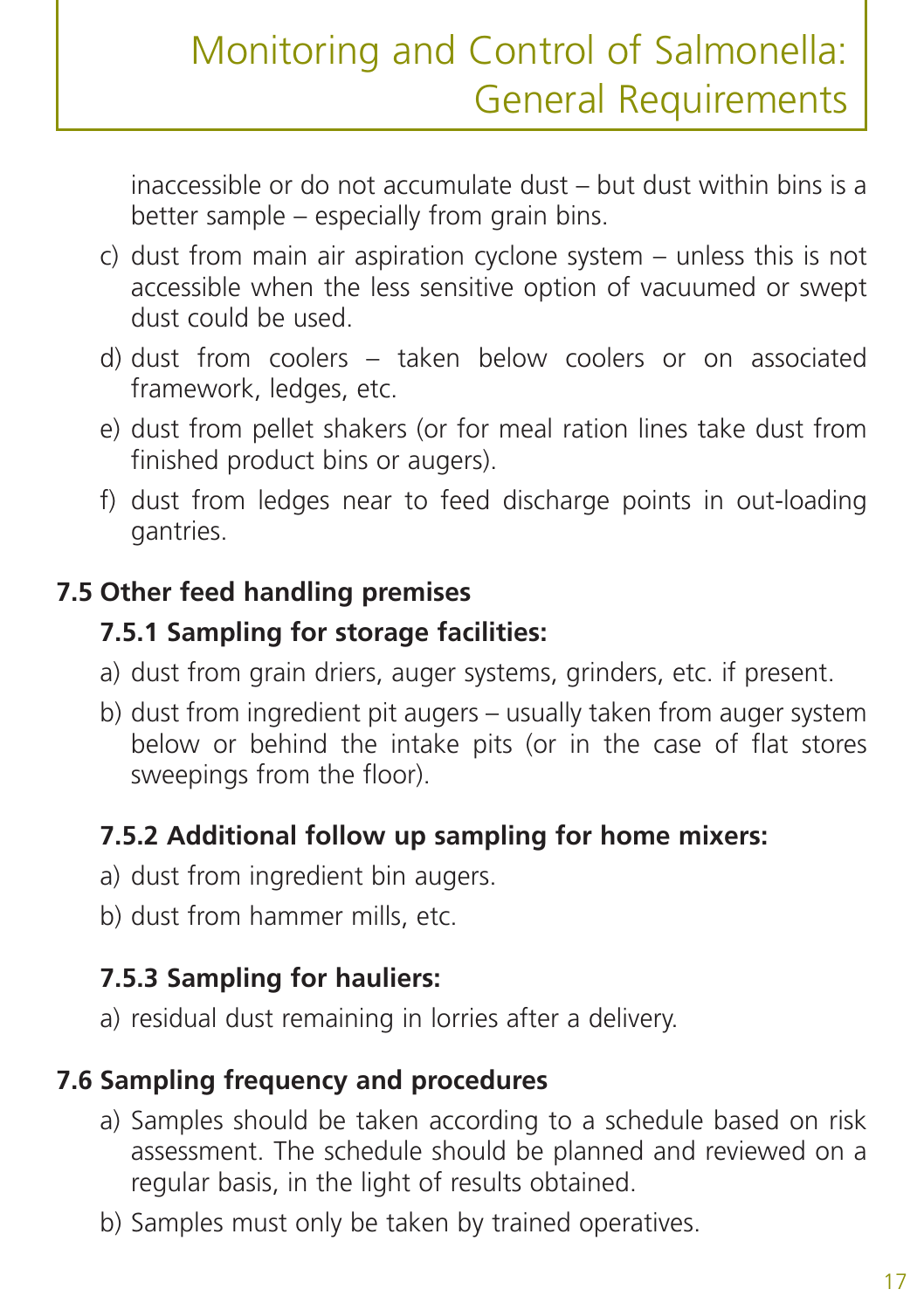- c) Sampling equipment (including the sample bag) must be clean.
- d) No contact must be made between the sample and the skin.
- e) The use of inverted plastic sampling bags is recommended.
- f) Samples (including composites) must be fully identifiable to allow full traceability in the case of isolation of Salmonella. Information on the type of material, country of origin and species for which the product is intended should be recorded on the submission form supplied to the testing laboratory.
- g) Dry samples should be stored and transported in cool, dark, dry conditions and should ideally be tested within 8 days of sampling for best results. Moist swab or scrapings samples should be tested with minimal delay.
- h) Samples where appropriate must be collected, handled and tested in accordance with approved methods laid down in The Animal By-Products Regulations 2005 (SI No 2005/2347)4 at a Defra listed laboratory that is approved under those Regulations or to ISO 17025 standards. *Salmonella* isolates must be serotyped by approved serotyping reference methods in an accredited laboratory and reported to Defra and, if appropriate, the relevant devolved administration. Ideally the isolates should be sent directly to Veterinary Laboratories Agency who will carry out full serotyping free-of-charge.

## **8. Records**

Suitable records should be maintained, and kept for a minimum period of two years. Records may be required by enforcement officers and should be made available on request. The records should show:

<sup>4</sup> The Animal By-Products Regulations 2005 requires any person carrying on a business involving the processing of animal protein to register their business with Defra and take samples of processed material for testing for the presence of *Salmonella,* using the approved methods set out in Part II of Schedule 3 to the Regulations, and at a laboratory authorised by Defra, each day that product is consigned from the premises. There are separate versions of these Regulations in England, Scotland, Wales and Northern Ireland.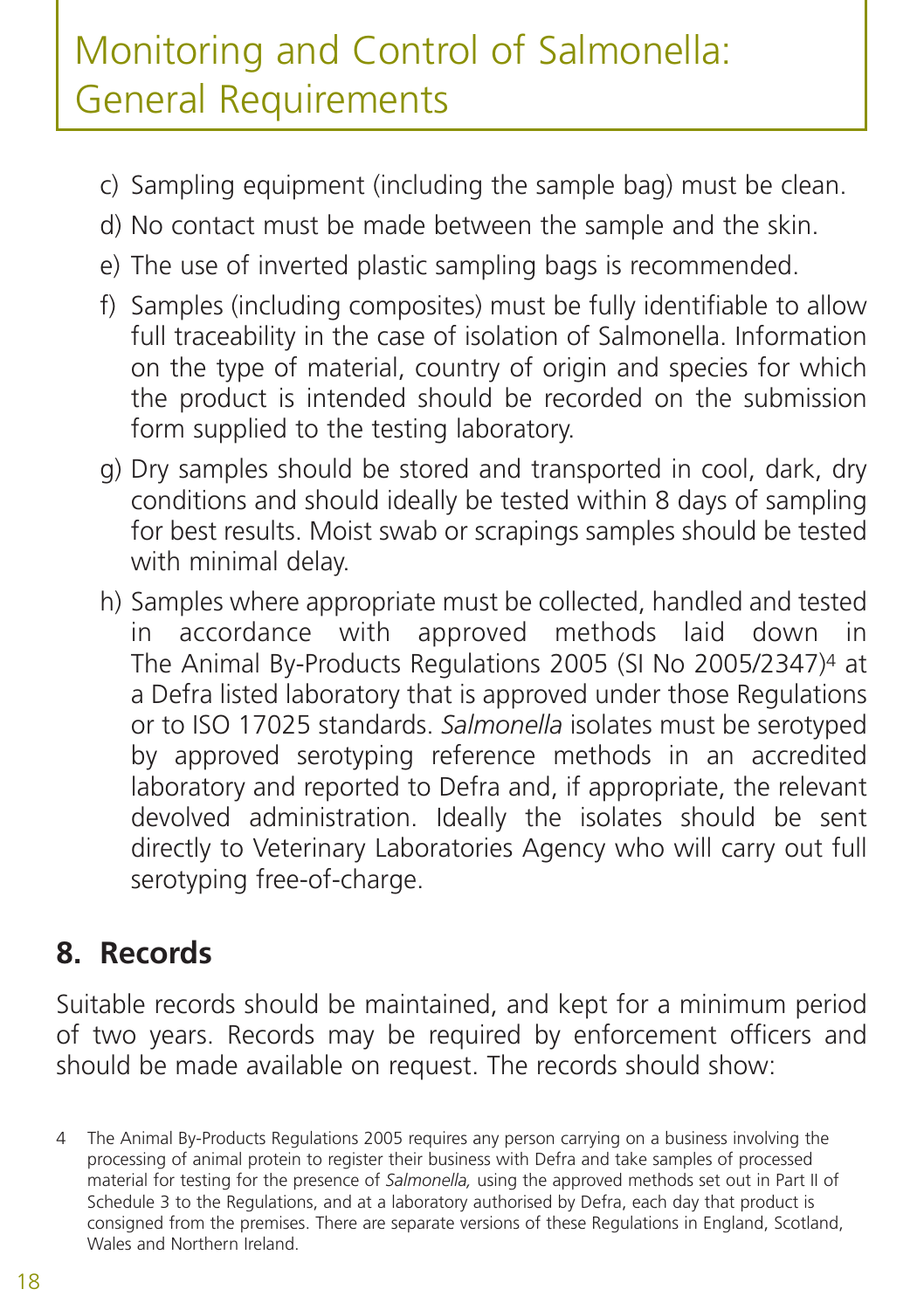- a) details of movements of products into and out of the storage facility;
- b) details of all vehicle movements;
- c) details of samples taken and dates of sampling and testing;
- d) details of all *Salmonella* test results, including serotypes where appropriate; and
- e) details of actions taken following any *Salmonella* isolation.

## **9. Personnel**

- a) The aim should be to ensure that there are sufficient personnel with the ability, training and expertise necessary to make sure that the provisions of the Code are applied. All personnel who may be involved in the manufacture or handling of products should be given clear guidance and instruction on their duties. Training should cover not only specific tasks but good hygiene practice generally and the importance of personal hygiene.
- b) All sampling, cleaning, pest control programmes, etc should be the clear responsibility of specific named member(s) of staff or contractor(s).
- c) All personnel should wear overalls or other appropriate garments. These should be regularly and frequently cleaned. All personnel entering the facility from a livestock enterprise should sanitise their hands and put on clean overalls and footwear when entering.
- d) Eating and drinking should only be permitted within designated areas of the facility. Cloakroom and toilet facilities, where provided, should be kept clean.
- e) No person known to be suffering from a communicable enteric disease should be employed in the manufacture or handling of products where they are in direct contact with them.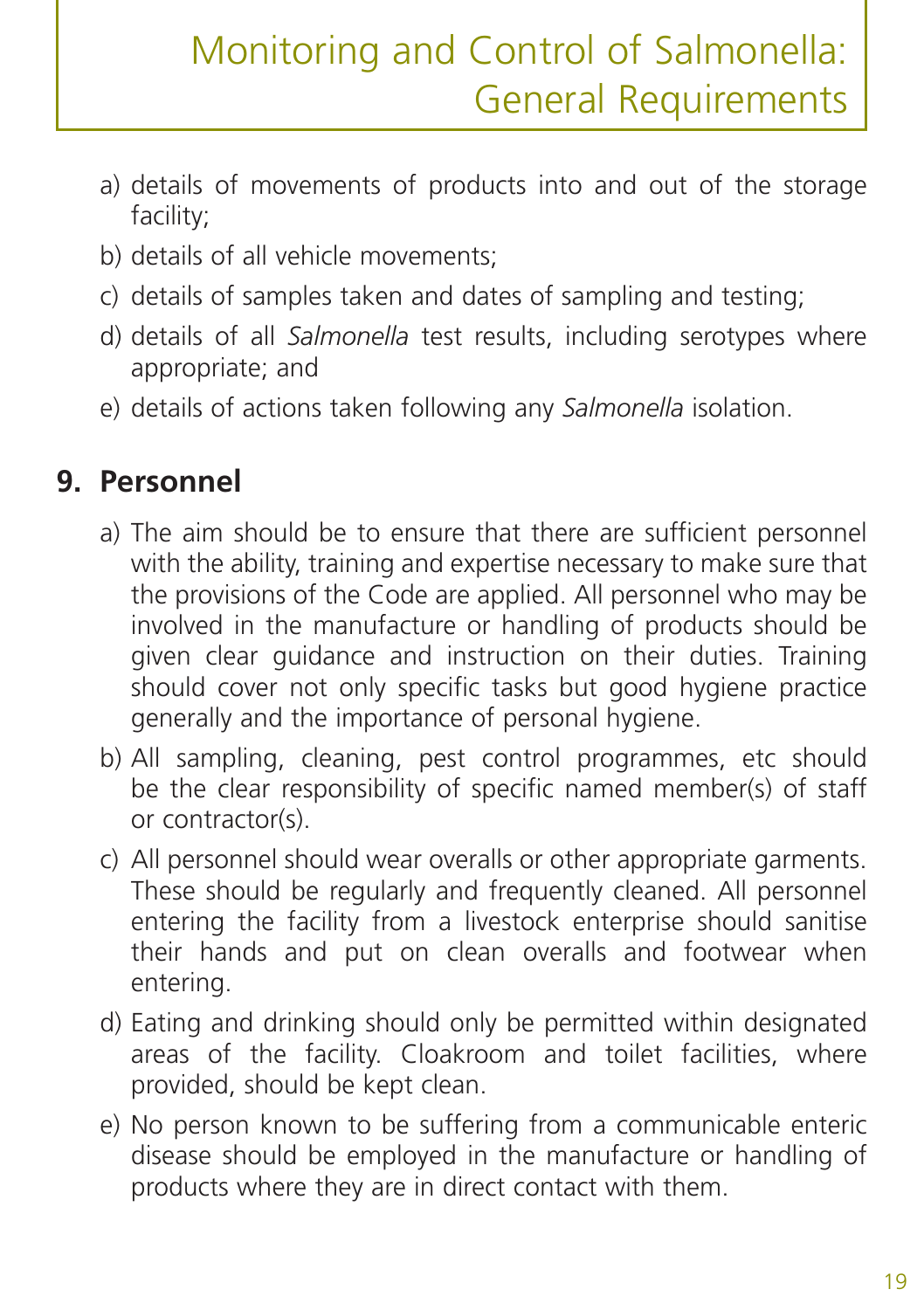## **The Storage and Transport of Feed Compounds, Premixtures, Feed Materials and Additives**

## **1. Purpose of Annex 1**

To ensure that the bacteriological quality of feeds is maintained during storage and transport and to minimise the risk of *Salmonella* contamination. It is the responsibility of all feed business operators involved in storage and transport to meet the requirements of this Code.

### **2. Store operations**

- a) The stores should be maintained in a clean and tidy condition and be free from accumulated waste.
- b) Waste material should be collected in suitable covered receptacles for removal to collection points away from the storage areas. It should be disposed of at frequent intervals.
- c) Whenever possible, storage areas should not be used as a general right of way for personnel or materials passing through to other parts of the premises.
- d) The operations carried out in any particular area of the premises should be such as to minimise the risk of contamination of one product by another.

### **3. Storage areas**

a) A programme should be drawn up to ensure that all storage facilities are completely emptied and cleaned regularly and according to the type and condition of product stored. Where appropriate storage areas should enable products to be stored to allow their maintenance in a clean, dry and orderly condition. Keeping products dry is important since *Salmonella* needs moisture to multiply.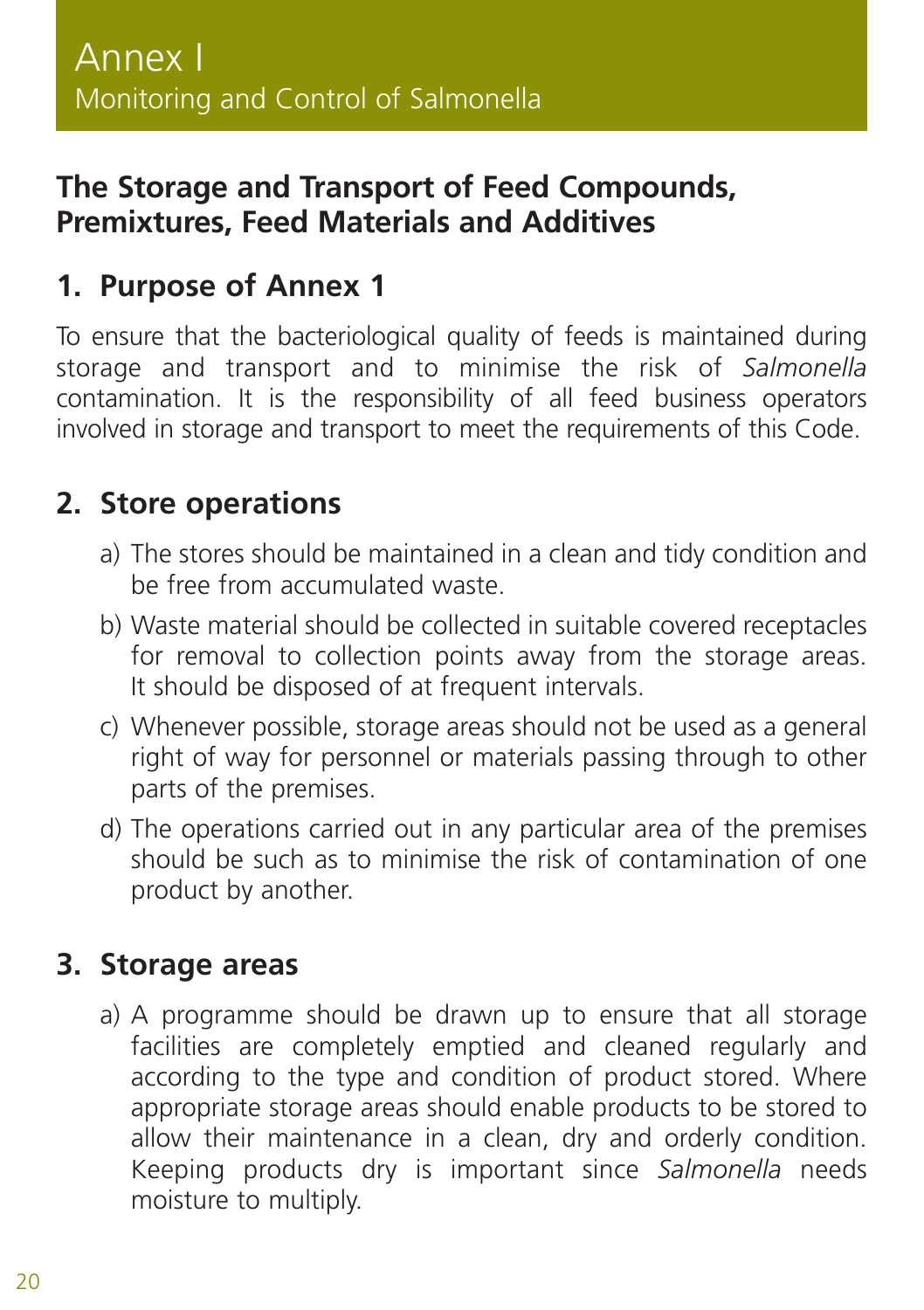- b) Products or other materials which have been rejected, recalled or returned should be placed in separate and adequately segregated storage to preclude contamination of other materials and products.
- c) Any store which has been used to contain products or other materials contaminated with *Salmonella* must be decontaminated before use for other products.
- d) Storage bays/areas should be organised to permit suitable and effective separation and identification of the various products.

## **4. Vehicles**

- a) All vehicles and containers to be used for carrying dry products, including those operated by third parties, should be inspected at the time of loading and found to be clean and dry, in accordance with written procedures, before being used for the transport of products.
- b) All vehicles and containers to be used for carrying moist and liquid products, including those operated by third parties, should be inspected at the time of loading and found to be clean and in an appropriate condition for the product concerned, in accordance with written procedures.
- c) All vehicles (and containers as above) used for transport of products should be subjected to a risk based cleaning and sanitising programme to ensure they are maintained in a clean state with no build up of waste material. Ideally, separate vehicles should be designated specifically for products covered by this Code but it is recognised that resources may not allow this. Therefore, if vehicles are used for the carriage of other materials, they must be appropriately cleaned, sanitised and dried before being used to transport products covered by this Code.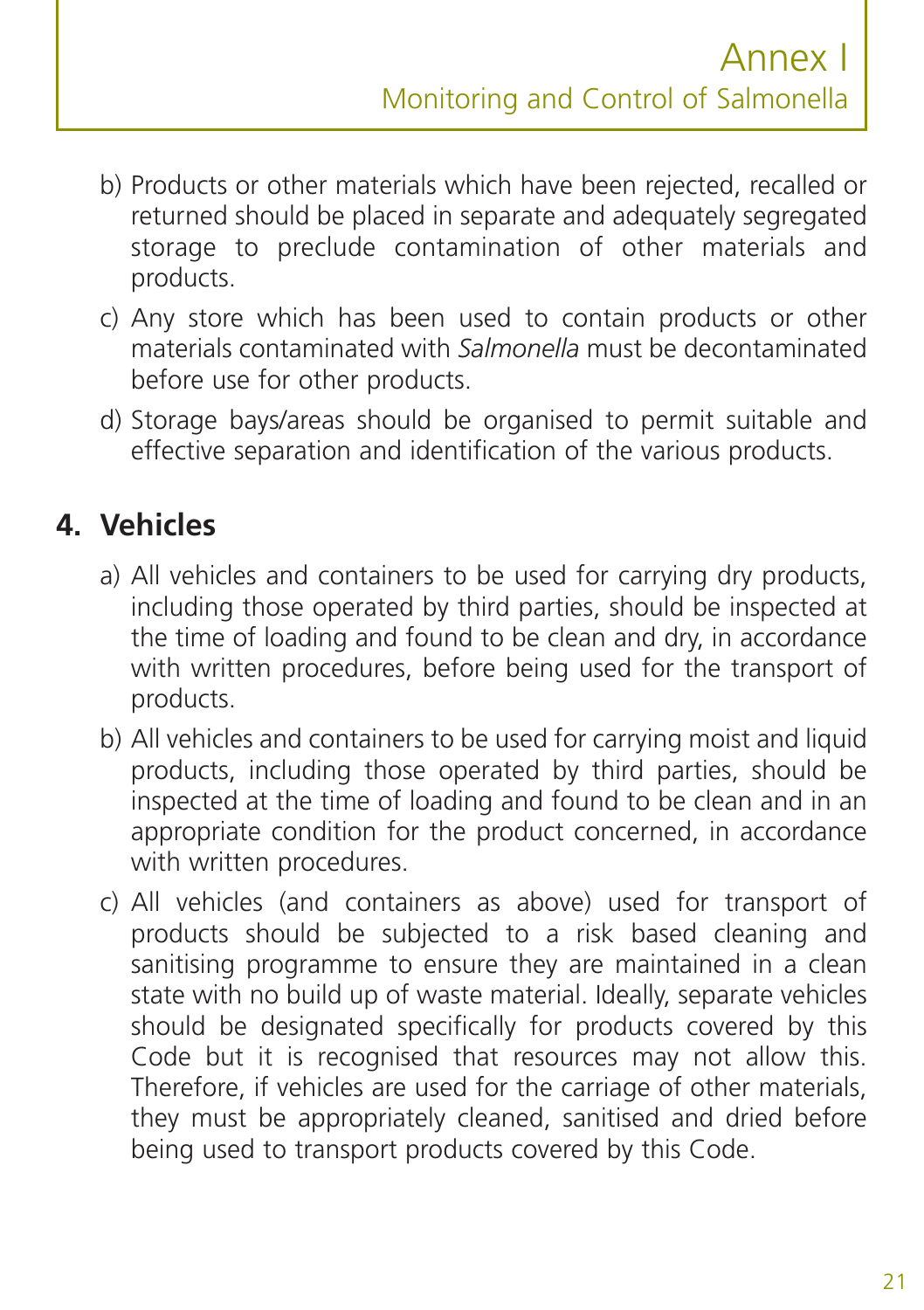## **The Production of Feed Materials, Premixtures and Feed Additives**

## **1. Purpose of Annex II**

To ensure that feed materials, premixtures and additives supplied for incorporation into, or direct use as, animal feedingstuffs are of a satisfactory bacteriological quality and to minimise the risk of *Salmonella* contamination.

## **2. Good manufacturing practice**

- a) Where appropriate all production processes should be clearly defined in writing and be capable of achieving the desired results. Procedures should be subject to regular and critical review to ensure that they continue to be effective.
- b) All necessary facilities should be provided, including:
	- i) appropriately trained personnel;
	- ii) individual written procedures, particularly those concerned with the minimisation of contamination; and
	- iii) suitable storage and transport as defined in these codes.
- c) Adequate records should be maintained to assist the investigation of any test that is positive for *Salmonella*.

# **3. Action to be taken following isolation of** *Salmonella*

The action to be taken following the isolation of *Salmonella* will depend on the circumstances of the isolation. The following should be considered by the manufacturer.

#### **3.1 Incoming materials:**

- a) Clean and flush intake, routes and storage;
- b) Vehicle cleaning (whether own vehicles or third party).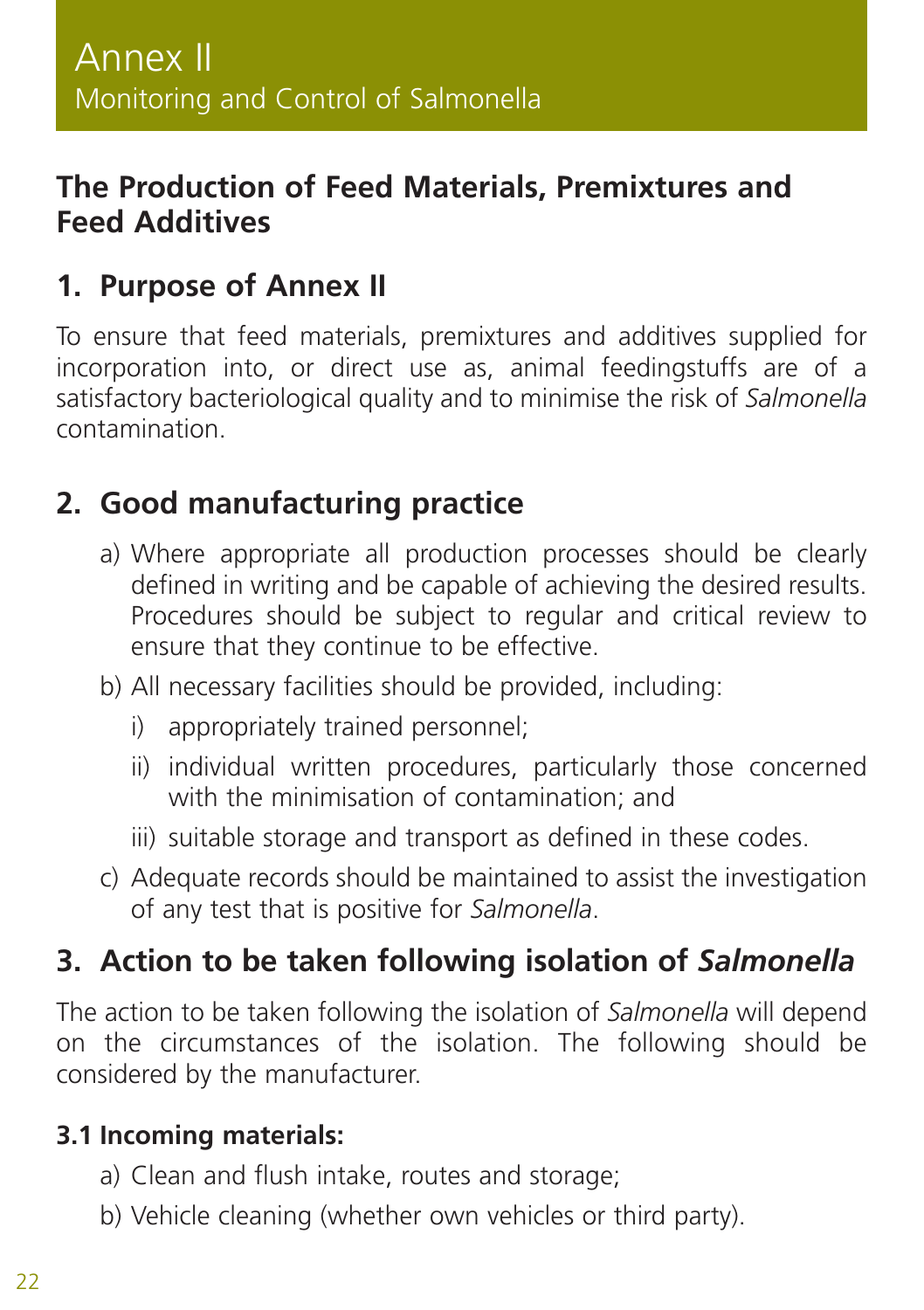## **3.2 Notification**

In all cases the following should be advised of isolations of *Salmonella*:

- a) Defra and, where appropriate, the relevant devolved administrations. [The Zoonoses Order 1989 requires laboratories to report all isolations of *Salmonella* from animal/poultry feedstuffs and ingredients to Defra];
- b) Anyone whom the Operator has a contractual obligation to inform.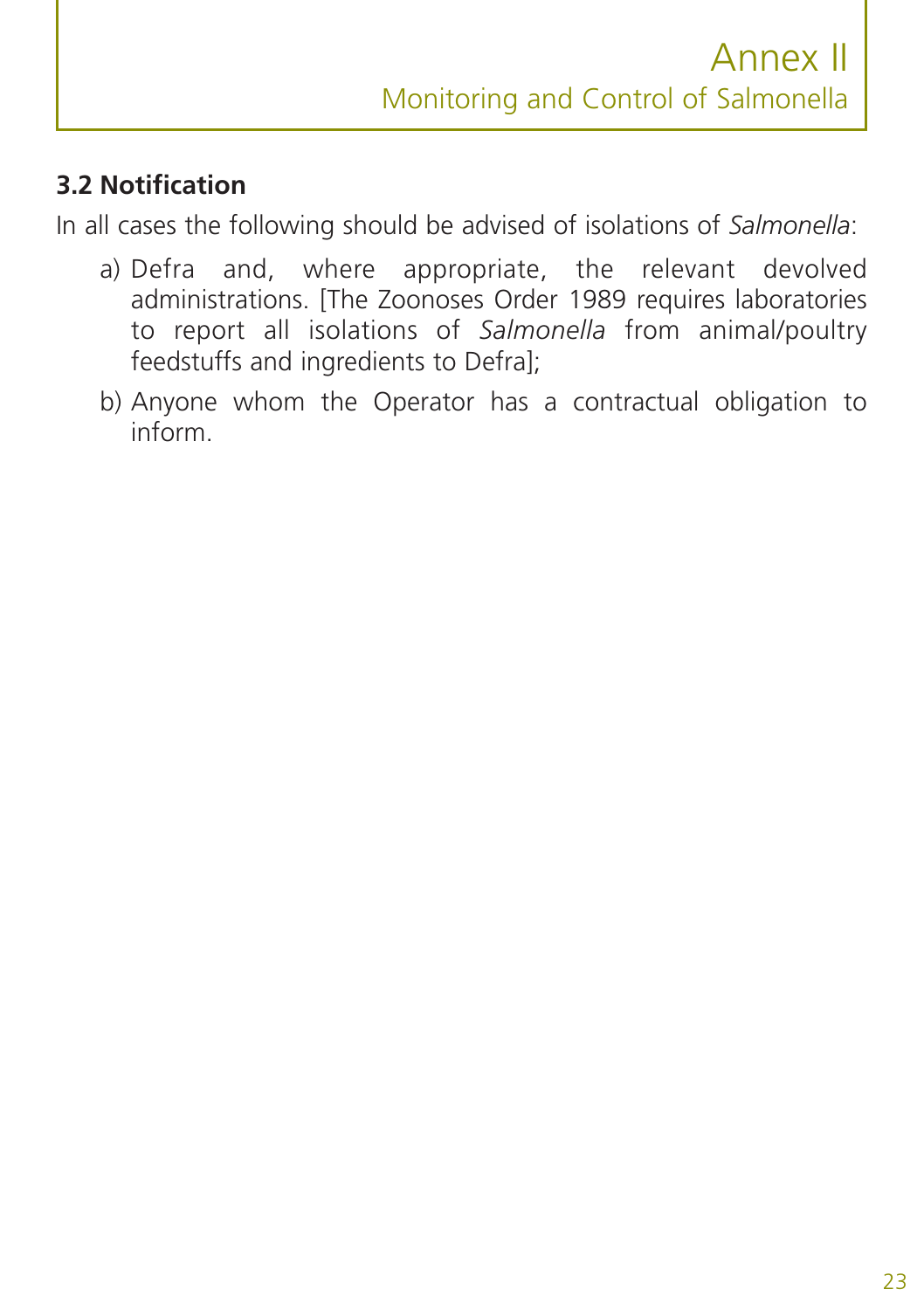## **Production of Compound Feedingstuffs and Premixtures**

## **1. Purpose of Annex III**

To ensure that compound feedingstuffs are of a satisfactory bacteriological quality and to minimise the risk of *Salmonella* contamination.

## **2. Good manufacturing practice**

- a) All manufacturing processes should be clearly defined in writing and be capable of achieving the desired results. Procedures should be subject to regular and critical review to ensure that they continue to be effective.
- b) All necessary facilities should be provided, including:
	- i) appropriately trained personnel;
	- ii) individual written procedures, particularly those concerned with the minimisation of contamination; and
	- iii) suitable storage and transport as defined in this Code.
- c) Adequate records should be maintained to assist the investigation of any positive test for *Salmonella*.

## **3. Action to be taken following isolation of** *Salmonella*

The action to be taken following the isolation of *Salmonella* will depend on the circumstances of the isolation. The following should be considered by the manufacturer: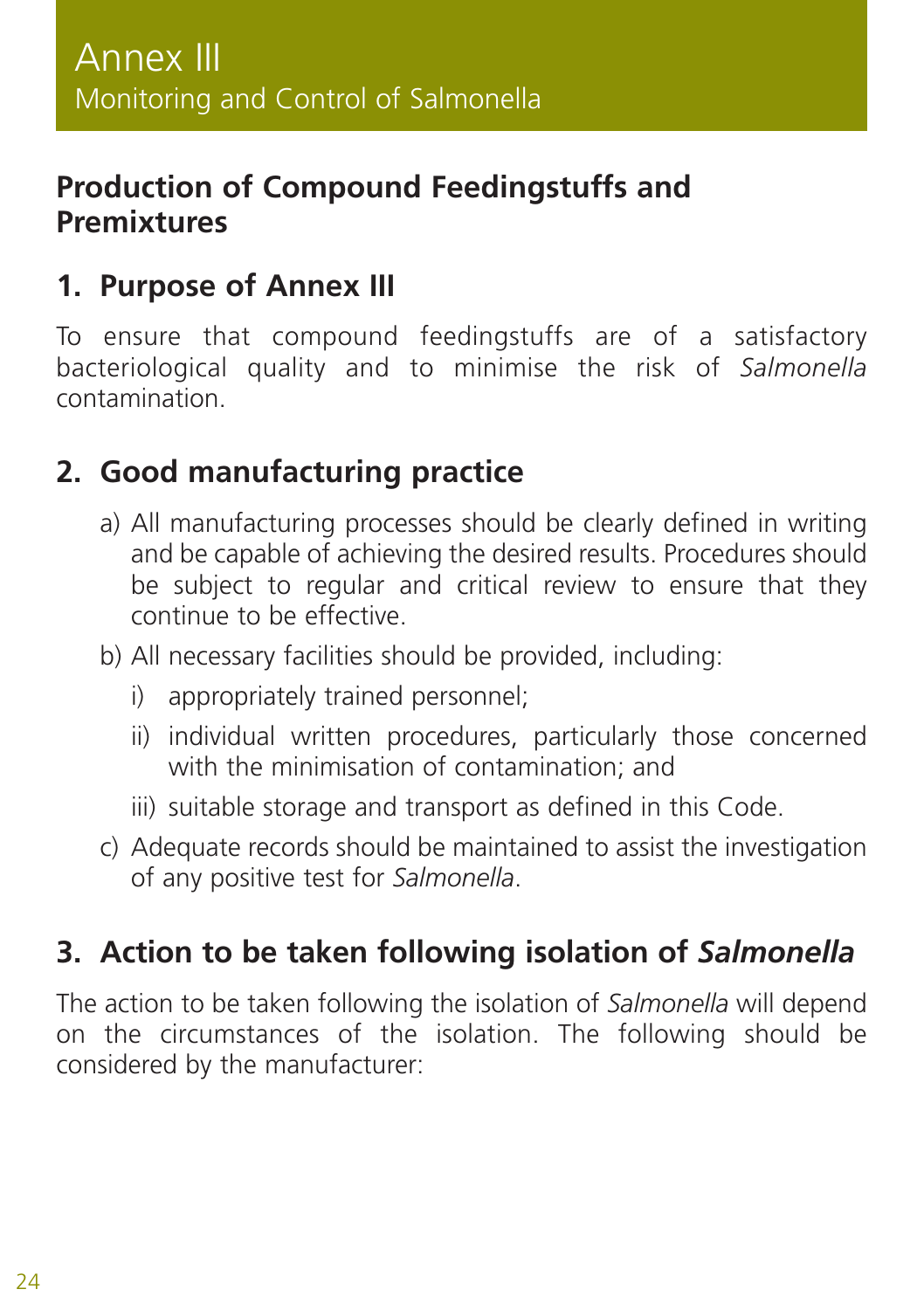## **3.1 Incoming materials:**

- a) Clean and flush intake, routes and storage;
- b) Vehicle cleaning (whether own vehicles or third party);
- c) Additional cleaning of plant and equipment; and
- d) Review of test frequency and test result on incoming materials.

## **3.2 Outgoing products:**

- a) Carry out traceability to identify the source of contamination;
- b) Additional cleaning of storage and vehicles (where appropriate);
- c) Additional cleaning of plant and equipment; and
- d) Review of test frequency and test results on outgoing product.

### **3.3 Environment:**

- a) Additional cleaning of plant and equipment;
- b) Environmental screening follow up; and
- c) Review of environmental test frequency.

### **3.4 Notification**

In all cases the following should be advised of isolations of *Salmonella*:

- a) Defra and where appropriate the relevant devolved administrations. [The Zoonoses Order 1989 requires laboratories to report all isolations of *Salmonella* from animal/poultry feedstuffs and ingredients to Defra];
- b) Anyone whom the Operator has a contractual obligation to inform.